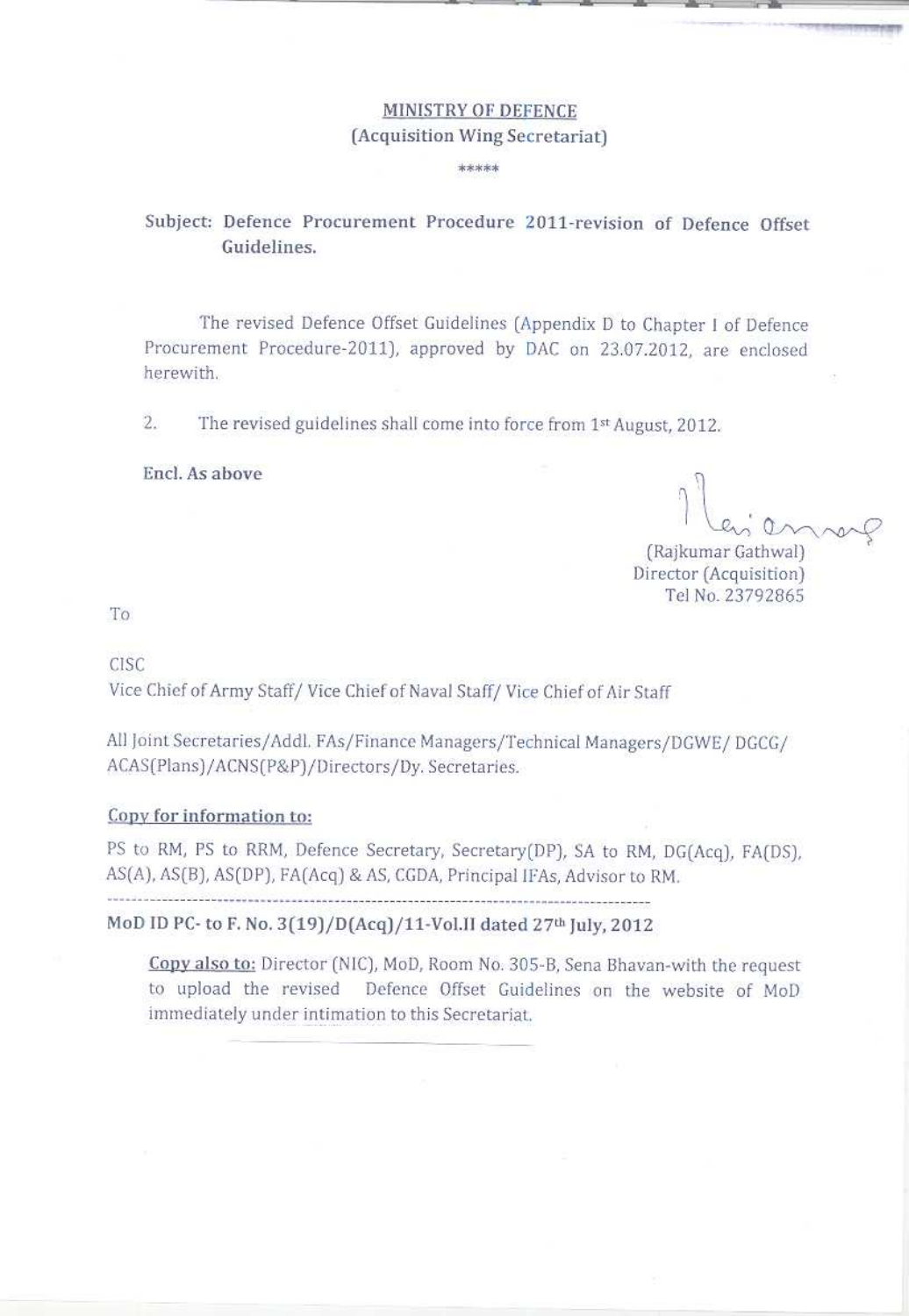#### **Appendix D**

(Refer to para 22 of Chapter I)

## **DEFENCE OFFSET GUIDELINES**

The provisions in the Defence Procurement Procedure concerning offsets will be implemented as set out in succeeding paragraphs.

## **1. Objective of Defence Offsets**

1.1 The key objective of the Defence Offset Policy is to leverage capital acquisitions to develop Indian defence industry by (i) fostering development of internationally competitive enterprises, (ii) augmenting capacity for Research, Design and Development related to defence products and services and (iii) encouraging development of synergistic sectors like civil aerospace, and internal security.

### **2. Quantum and Scope of Offsets**

2.1 These provisions will apply to all Capital Acquisitions categorized as 'Buy (Global)', i.e. outright purchase from foreign/Indian vendor, or 'Buy and Make with Transfer of Technology', i.e. purchase from foreign vendor followed by Licensed Production where the estimated cost of the acquisition proposal is  $\overline{\tau}$ 300 crore or more. They will apply to Indian firms or their Joint Ventures under "Buy (Global)" procurements as explained in Para 5.10.

2.2 30 percent of the estimated cost of the acquisition in 'Buy (Global)' category acquisitions and 30 percent of the foreign exchange component in 'Buy and Make with ToT' category acquisitions will be the required value of the offset obligations. Offset obligations may be discharged with reference to eligible products and eligible services as described in Annexure-VI to Appendix-D.

2.3 The Defence Acquisition Council (DAC) may, after consideration by SCAPCHC, prescribe varying offset obligations above 30 percent or waive the requirement of offset obligations in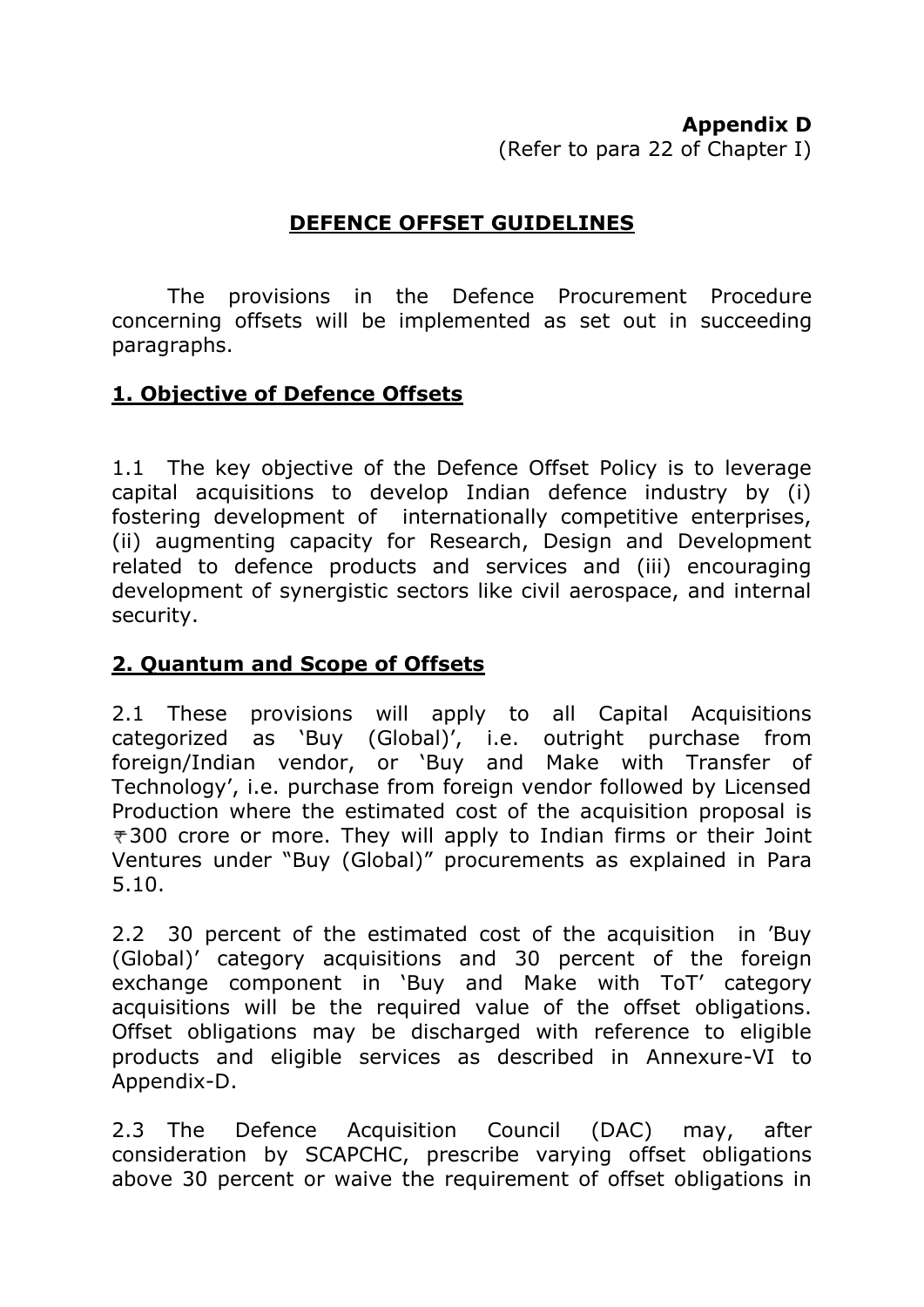special cases. Such directions may be made applicable for a class of cases or for an individual case depending on the factors involved, such as type of acquisition, strategic importance or urgency of the acquisition, ability of Indian defence industry to absorb the offset and any other relevant factors.

2.4 The offset condition will form a part of the RFP and subsequently of the main contract. A separate offset contract will be executed simultaneously with the main contract.

2.5 These provisions will not apply to (i) procurements under the Fast Track procedure, and (ii) procurements under the 'Option' clause where an offset obligation was not stipulated in the original contract.In respect of procurements under the "Option" clause, where an offset obligation was stipulated in the original contract, the offset guidelines prevailing at the time of signing of the original contract would be applicable.

## **3. Avenues for Discharge of Offset Obligations**

3.1 For the purpose of defence capital acquisitions, offset obligations may be discharged by any one or a combination of the following methods:

(a) Direct purchase of, or executing export orders for, eligible products manufactured by, or services provided by Indian enterprises, i.e. Defence Public Sector Undertakings, Ordnance Factory Board and private and public sector Indian enterprises. The list of products and services eligible for discharge of offset obligations is at Annexure VI to Appendix-D.

(b) Foreign Direct Investment in joint ventures with Indian enterprises (equity investment) for the manufacture and/or maintenance of eligible products and provision of eligible services. Such investment would be subject to the guidelines/licensing requirements stipulated by the Department of Industrial Policy and Promotion.

(c) Investment in 'kind' in terms of transfer of technology (TOT) to Indian enterprises for the manufacture and/or maintenance of eligible products and provision of eligible services. This could be through joint ventures or through the non-equity route for coproduction, co-development and production or licensed production of eligible products and eligible services. The investment in kind in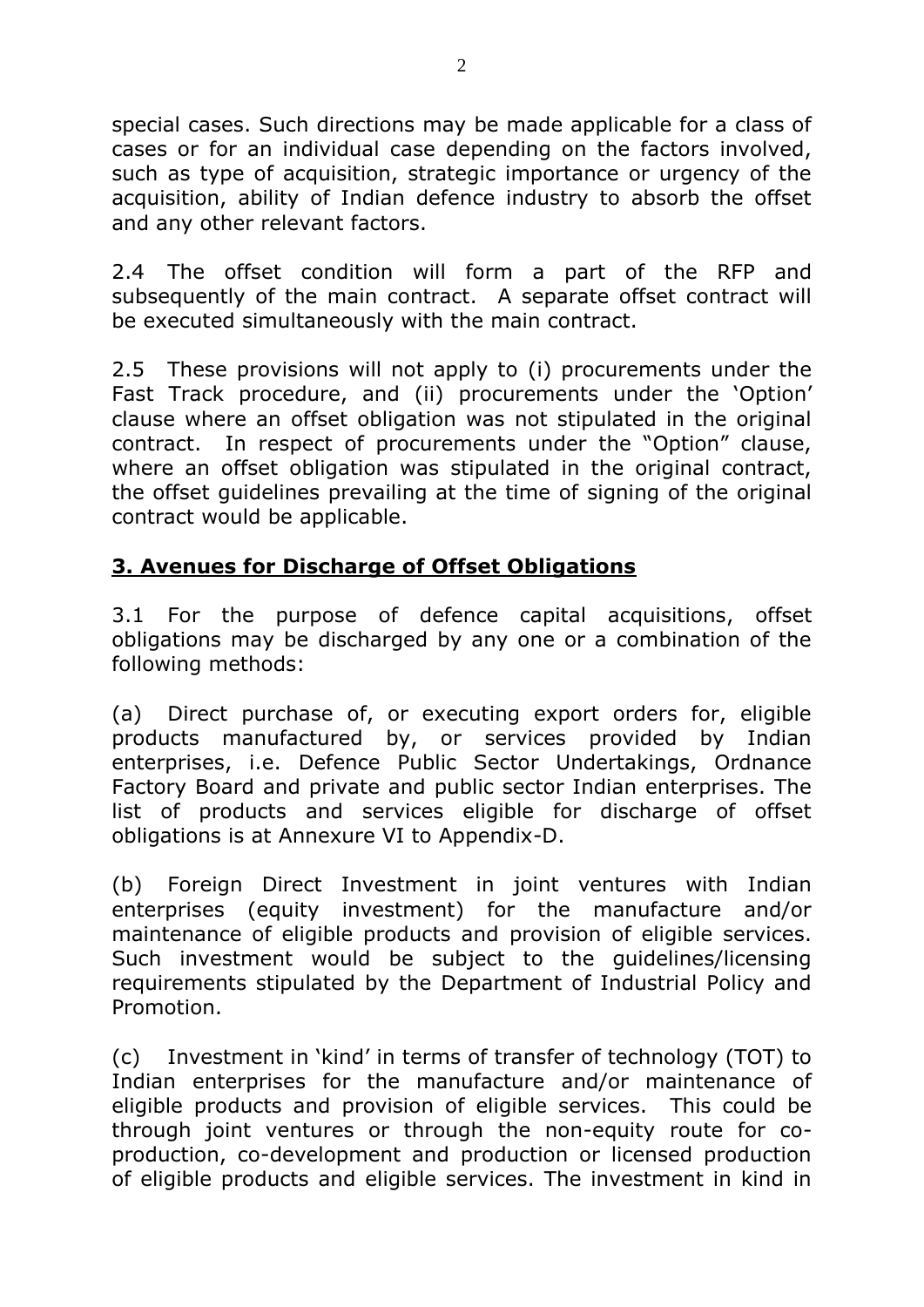terms of TOT must cover all documentation, training and consultancy required for full TOT (civil infrastructure and equipment is excluded). The TOT should be provided without licence fee and there should be no restriction on domestic production, sale or export.

(d) Investment in 'kind' in Indian enterprises in terms of provision of equipment through the non-equity route for the manufacture and/or maintenance of eligible products and provision of eligible services (excluding TOT, civil infrastructure and second hand equipment).

(e) Provision of equipment and/or TOT to Government institutions and establishments engaged in the manufacture and/or maintenance of eligible products and provision of eligible services, including DRDO (as distinct from Indian enterprises). This will include augmenting capacity for Research, Design and Development, Training and Education but exclude civil infrastructure.

(f) Technology Acquisition by the Defence Research and Development Organization in areas of high technology listed in Annexure-VIII to Appendix-D.

3.2 Foreign vendors could consider creation of offset programmes in anticipation of future obligations through offset banking as per guidelines in para 5.8.

## **4. Indian Offset Partner**

4.1 Indian enterprises and institutions and establishments engaged in manufacture of eligible products and/or provision of eligible services, including DRDO, are referred to as the Indian Offset Partner (IOP).

4.2 The Indian offset partner shall, besides any other regulations in force, also comply with the guidelines/licensing requirements stipulated by the Department of Industrial Policy and Promotion as applicable.

4.3 The OEM/vendor/Tier-I sub-vendor will be free to select the Indian offset partner for implementing the offset obligation provided the IOP has not been barred from doing business by the Ministry of Defence.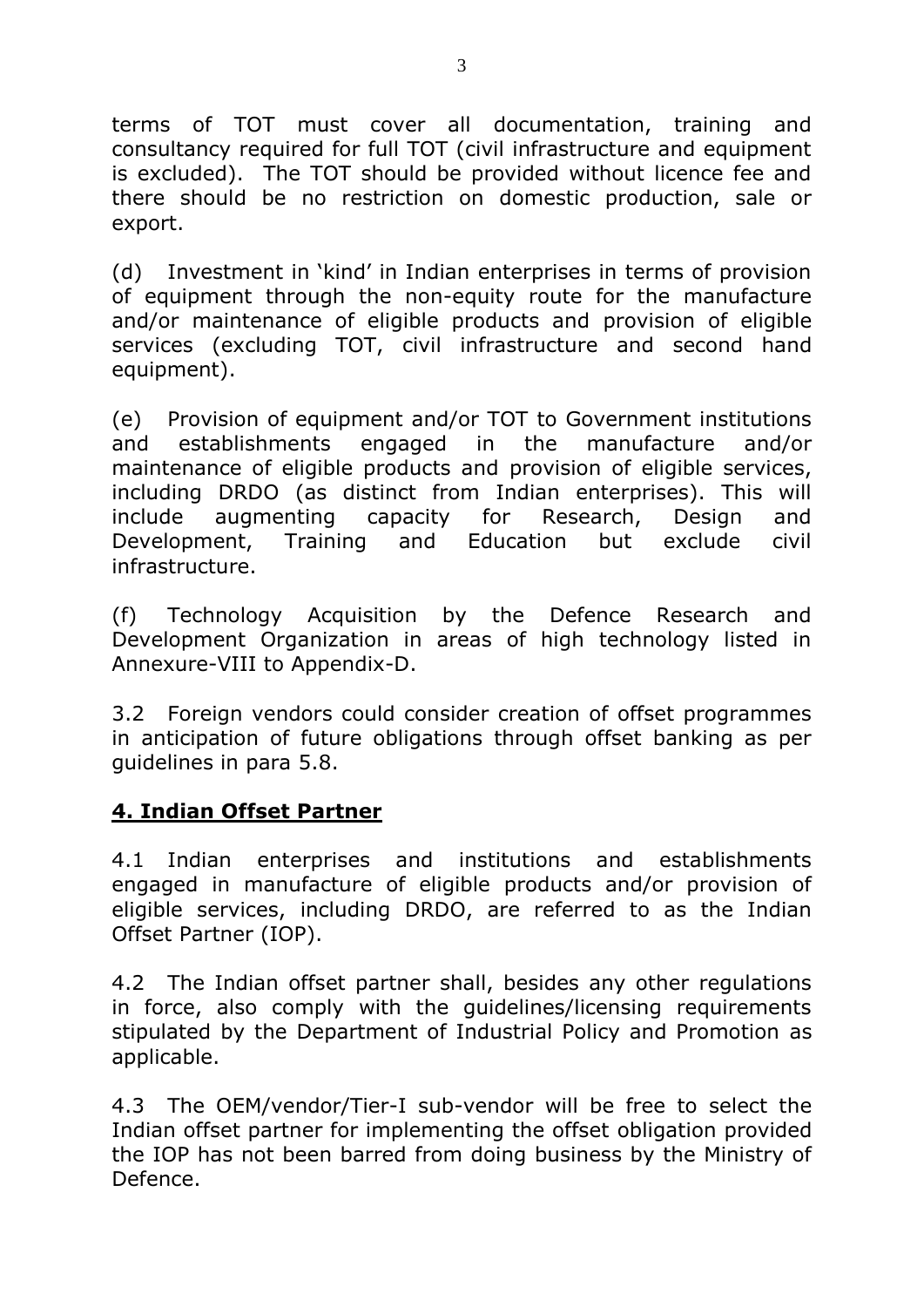4.4 The agreement between the OEM/vendor/Tier-1 sub vendor and the IOP shall be subject to the laws of India.

## **5. Discharge of Offset Obligations**

# **Vendor Responsibility**

5.1 The Vendor of the equipment under the main procurement contract will be responsible for the fulfillment of offset obligations. The Vendor may allow his Tier-1 sub-vendors under the main procurement contract to discharge offset obligations, to the extent of their work share (by value), on behalf of the main/prime vendor. However, overall responsibility and liability for the full discharge of offset obligations shall continue to remain with the main/prime vendor. Any shortfall by the Tier-1 sub-vendor shall be made good by the main/prime vendor, failing which the vendor shall be liable for penalty and debarment as stipulated in the offset guidelines.

## **Period for Discharge**

5.2 Offset obligations are to be discharged within a time frame that can extend beyond the period of the main procurement contract by a maximum period of two years. The period of the main contract includes the period of warranty of the equipment being procured under the main contract.

## **Performance Bond**

5.3 Where the period for discharge of offset obligations exceeds the period of the main procurement contract, the vendor will be required to furnish an additional Performance Bond to Defence Offset Management Wing in the form of a Bank Guarantee covering the full value of the un-discharged offset obligations falling beyond the period of the main procurement contract. This Performance Bond shall be reduced annually, until full extinction, based on the pro rata value of the discharged offset obligation accepted by the Defence Offsets Management Wing (DOMW). The additional Performance Bond shall be submitted six months prior to expiry of the main Performance-cum-Warranty Bond.

5.4 In cases where the main procurement contract is signed on the basis of a Inter-Governmental Agreement(IGA) under Para-71 of Defence Procurement Procedure (e.g.) through Foreign Military Sales(FMS) by the US Government, but offset contract is signed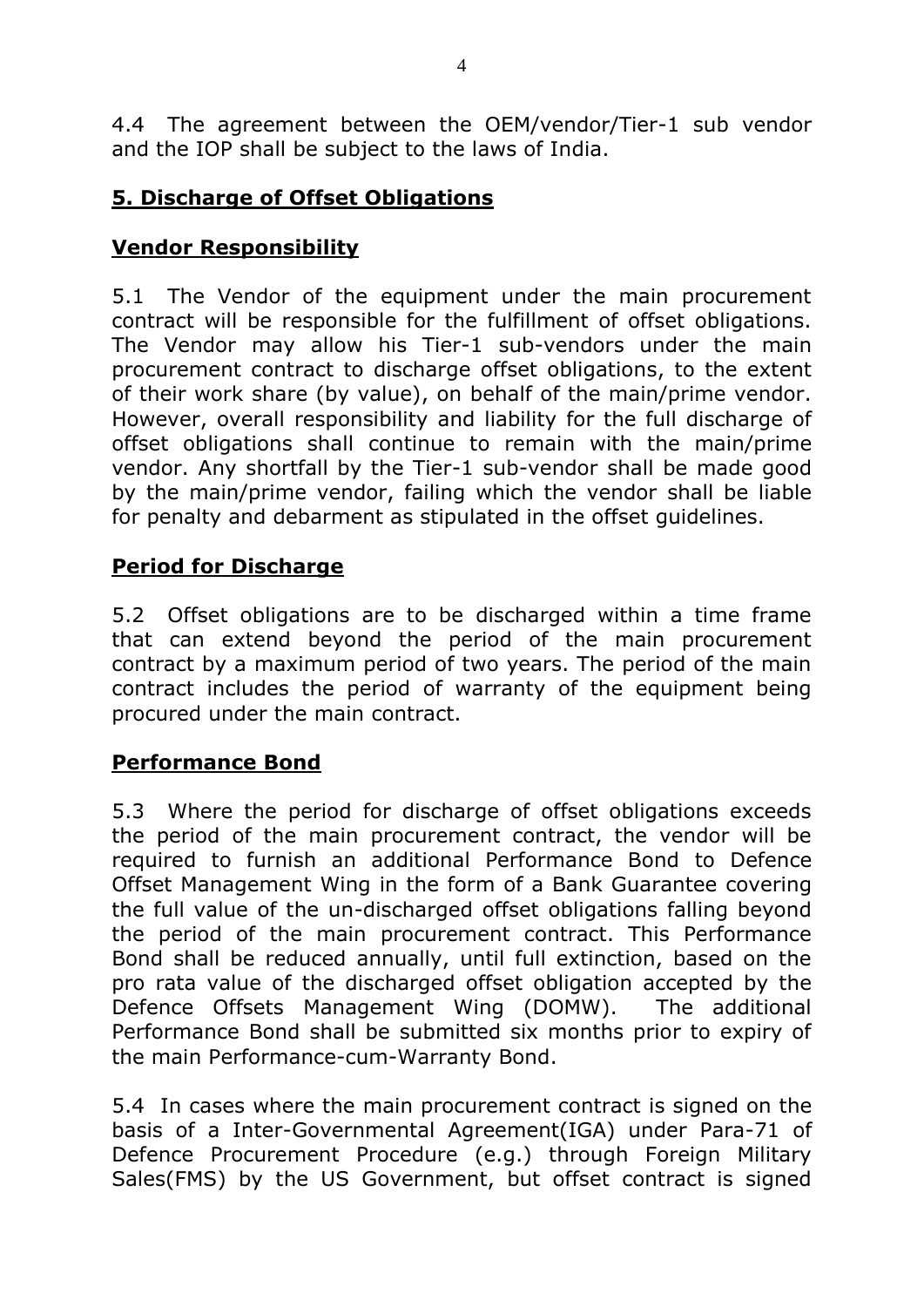with the OEM/vendor, the OEM/vendor shall be required to furnish a Performance Bond equal to 5 percent of the offset obligation which is required to be fulfilled during the period of the main procurement contract. An additional Performance Bond would be required in case the period for discharge of offset obligation exceeds the period of the main procurement contract as indicated in Para 5.3 above.

## **Mandatory Offsets**

5.5 A minimum 70 percent of the offset obligation must be discharged by any one or a combination of Paras 3.1(a), (b), (c) and (d).

5.6 Where the discharge of offset obligations is proposed in terms of Para 3.1(d), the vendor will be required to buyback a minimum 40 percent of the eligible product and/or service (by value) within the permissible period for discharge of offset obligations.

## **Offset Credits for ToT**

5.7 Where the discharge of offset obligations is proposed in terms of Para 3.1(c) the offset credit for TOT shall be 10 percent of the value of buyback during the period of the offset contract, to the extent of value addition in India.

## **Offset Banking**

5.8 Only contracts for direct purchase or export of eligible products or services or investments made in eligible products or services after the signing of the main procurement contract shall be reckoned for discharging offset obligations. However, pre-approved banked offset credits will be considered for discharge of offset obligations subject to a maximum of 50 percent of the total offset obligation under each procurement contract. The banked offset credits shall remain valid for a period of seven years from the date of acceptance by DOMW. Banked offset credits will not be transferable except between the main vendor and his Tier-1 subvendors within the same procurement contract. The main vendor will be required to submit a list of such Tier-1 sub-vendors along with the technical and commercial offset proposals. Banking of offset credits shall be permissible only in respect of offsets stipulated in Paras 3.1(a), (b), (c) and (d) of the Defence Offset guidelines. Guidelines for banking offset credits are at Annexure-VII to Appendix-D.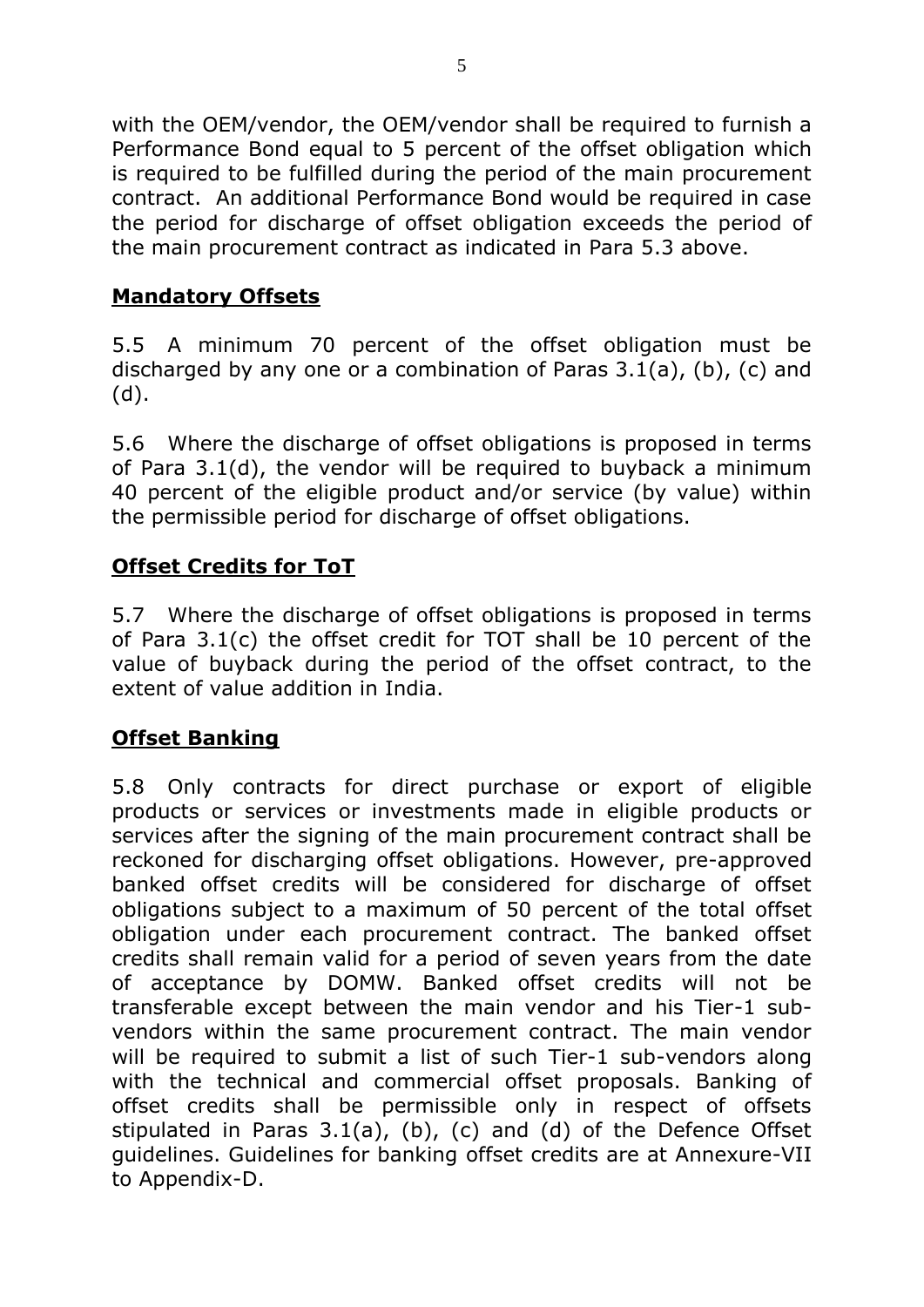# **Value Addition**

5.9 The concept of value addition will apply only for direct purchase/export of eligible products. Value Addition will be determined by subtracting (i) value of imported components (i.e.) import content in the product and (ii) any fees/royalty paid.

## **'Buy (Global)' Procurements**

5.10 For 'Buy (Global)' category procurements, if an Indian firm including a Joint Venture between an Indian Company and its foreign partner is bidding for the proposal, the clause relating to offset obligation will not be applicable if the indigenous content in the product is 50 percent or more (by value). In case the indigenous content in the product is less than 50 percent, the Indian firm or the Joint Venture has to ensure that offset obligations are fulfilled on the foreign exchange component of the contracted value. In case the indigenous content is less than 50 percent, the Indian firm or Joint Venture shall submit an undertaking to fulfill the offset obligation along with the main technical bid. Failure to submit the undertaking at that stage shall render the bid non-responsive and liable to be rejected. The undertaking shall be furnished as per format at Annexure-I to Appendix-D. Indigenous content (by value) will be determined on the basis of exchange rates prevailing on the last date for submission of the main technical bid.

#### **Multiplier for Micro, Small and Medium Enterprises**

5.11 In the discharge of offset obligations under para 3.1(a), (b), (c) and (d), a multiplier of 1.50 will be permitted where Micro, Small and Medium Enterprises are IOPs. For the purpose of offsets, Micro, Small and Medium Enterprises are defined as follows:

- (a) in the case of enterprises engaged in manufacture of goods:
	- (i) a micro enterprise is that where investment in plant and machinery does not exceed Rs. 2.5 million;
	- (ii) a small enterprise is that where investment in plant and machinery is more than Rs. 2.5 million but does not exceed Rs. 50 million; and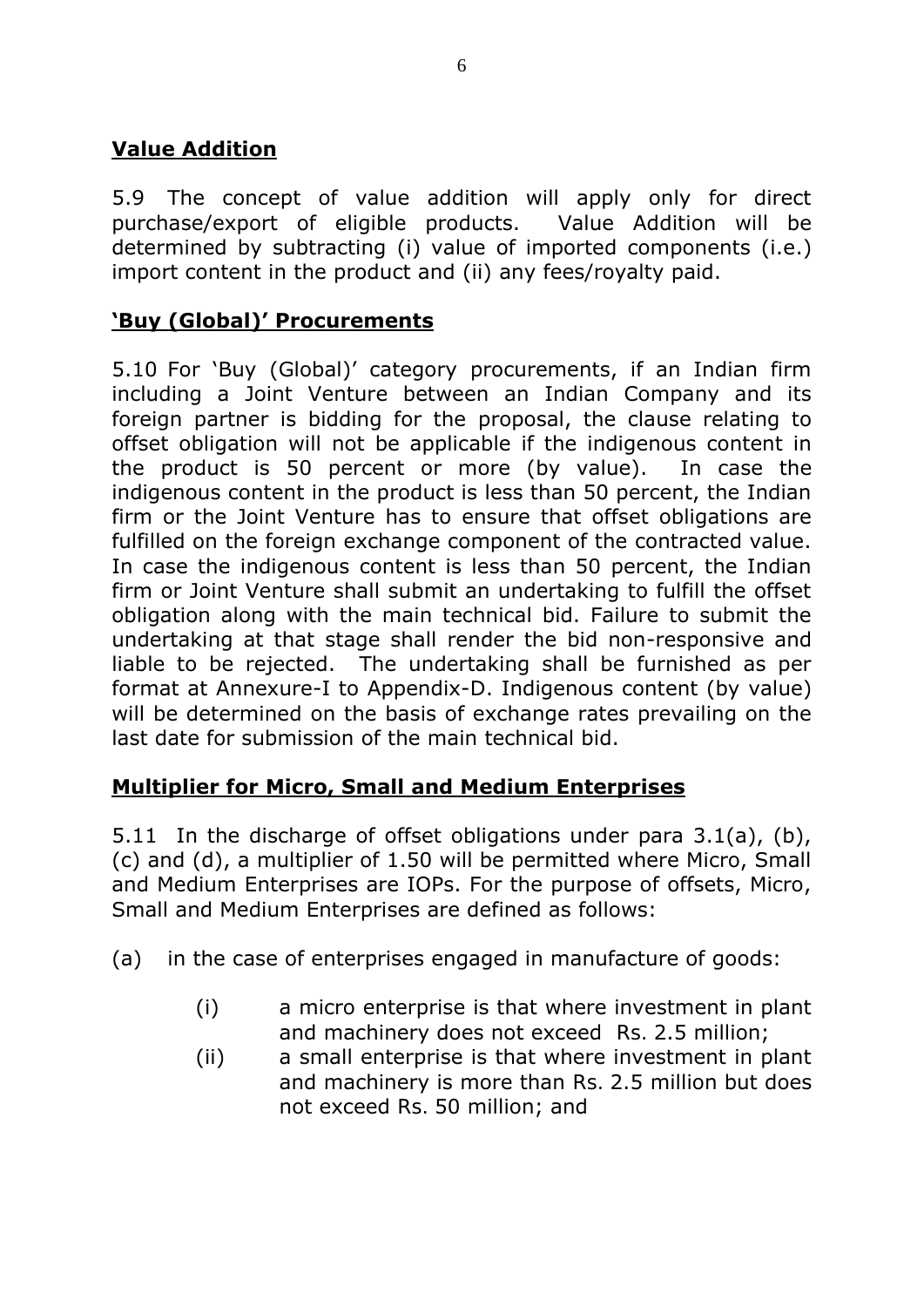- (iii) a medium enterprise is that where investment in plant and machinery is more than Rs. 50 million but does not exceed Rs. 100 million;
- (b) in the case of enterprises engaged in providing services:
	- (i) a micro enterprise is that where investment in equipment does not exceed Rs. 1 million;
	- (ii) a small enterprise is that where investment in equipment is more than Rs. 1 million but does not exceed Rs. 20 million; and
	- (iii) a medium enterprise is that where investment in equipment is more than Rs. 20 million but does not exceed Rs. 50 million.

Note: The above monetary limits shall be subject to change as may be notified by Department of Micro, Small and Medium Enterprises, Government of India from time to time.

#### **Multiplier for Technology Acquisition by DRDO**

5.12 In the discharge of offset obligations under para 3.1(f) relating to technology acquisition by DRDO, a multiplier up to 3 will be permitted. Guidelines for this purpose are at Annexure-IX to Appendix-D. Multipliers for technology acquisition by DRDO will be assigned as under:-

- i) Multiplier of 2.0 will be applicable when the technology is offered for use by Indian Armed Forces only but without any restriction on the numbers that can be produced.
- ii) Multiplier of 2.5 will be applicable when the technology is offered for use only in Indian Market but for both military and civil applications and without any restriction on the numbers that can be produced.
- iii) Multiplier of 3.0 will be applicable when the technology is offered without any restriction and with full and unfettered rights, including right to export.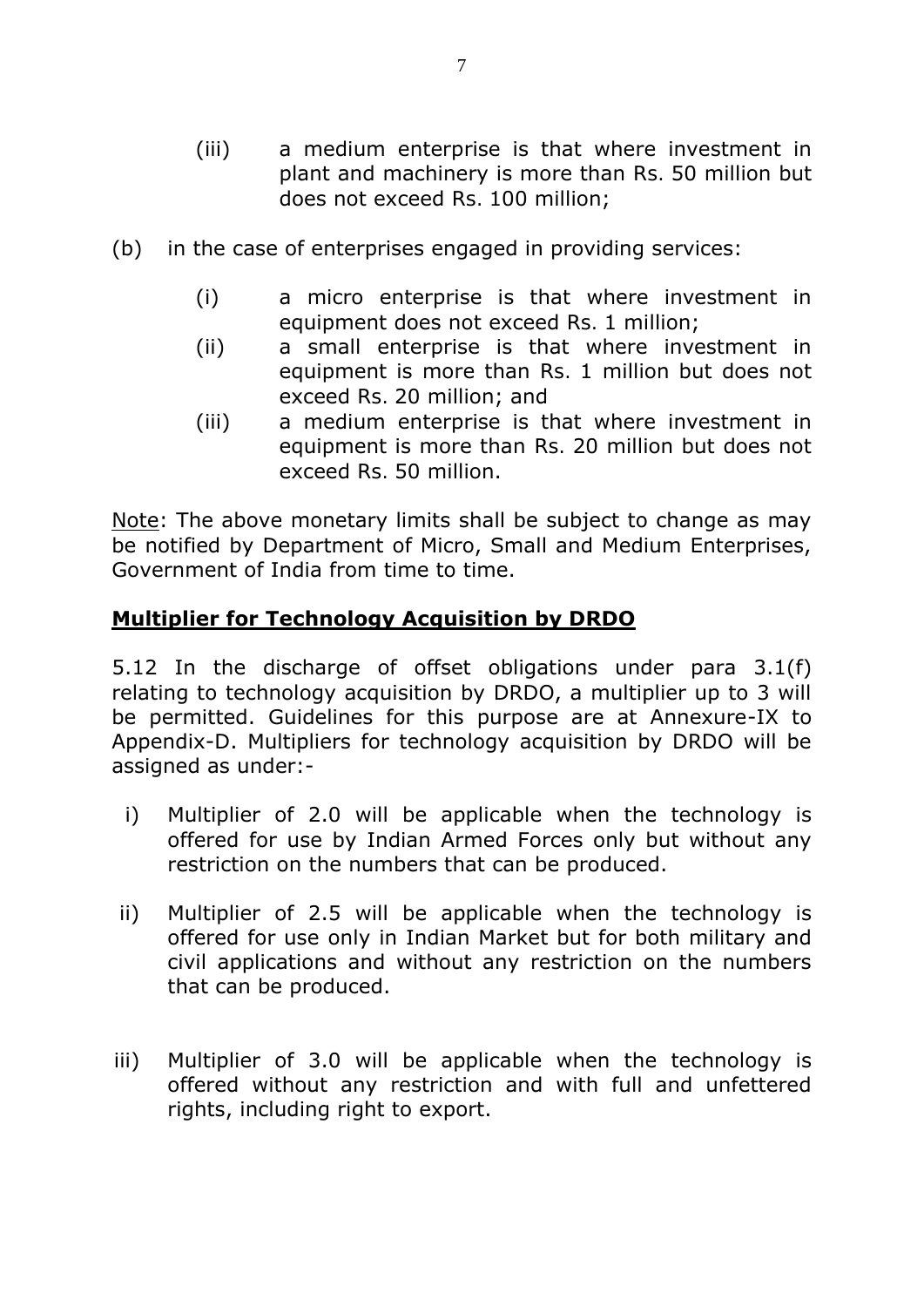# **Valuation of Offsets**

5.13 For the purpose of these offset guidelines, the date of discharge of offset obligations under para 3.1(a) shall be reckoned as the date of invoice or the date of final payment whichever is later. In case of equity investment under para 3.1(b) or other investments or TOT and Technology Acquisition covered under paras 3.1 (c), (d), (e) and (f), the date of completion of the transaction, based on documentary evidence, shall be reckoned as the date of discharge of offset obligation. The value of the offset components for which offset credits are sought would have to be supported by documentary evidence. Only transactions undertaken after signing of the offset contract will be reckoned for discharging offset obligations (excluding Offset Banking).

# **6. Management of Offsets**

## **Acquisition Wing**

6.1 The Acquisition Wing in the Department of Defence will be responsible for (i) technical and commercial evaluation of offset proposals received in response to RFPs and (ii) conclusion of offset contracts.

## **Defence Offsets Management Wing**

6.2 The Defence Offsets Management Wing (DOMW) under the Department of Defence Production will be responsible for formulation of Defence Offset Guidelines and all matters relating to post contract management. The functions of DOMW will include:

a) Formulation of Defence Offset guidelines

b) Monitoring the discharge of offset obligations, including audit and review of progress reports received from vendors;

c) Participation in Technical and Commercial evaluation of offset proposals as members of TOEC and CNC;

d) Implementation of Offset Banking guidelines;

e) Administration of penalties under offset contracts in consultation with Acquisition Wing;

f) Assisting vendors in interfacing with Indian industry; and

g) Other responsibilities assigned under the offset guidelines or entrusted by the Government.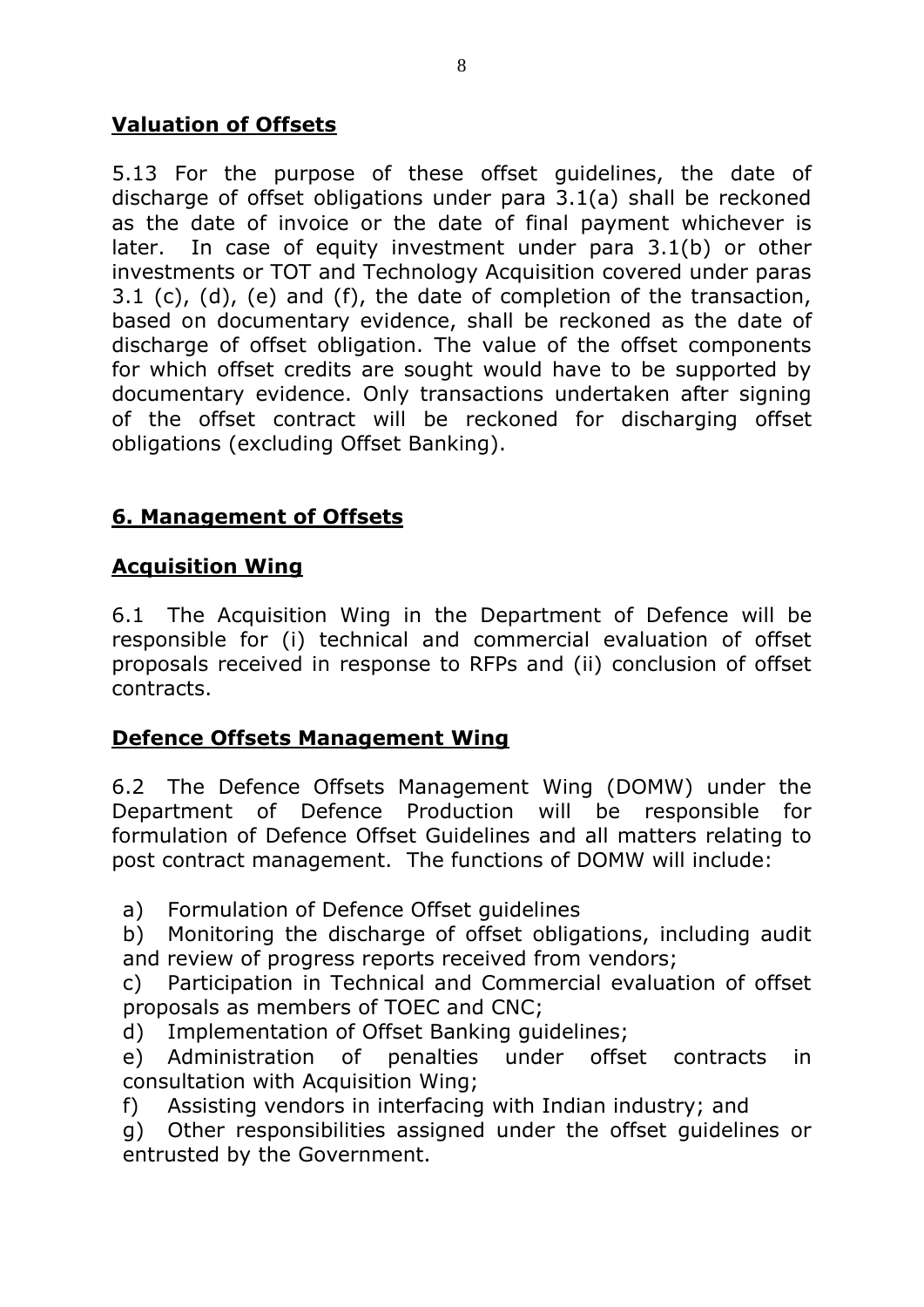6.3 The Defence Offsets Management Wing may avail the assistance of any appropriate entity to discharge its functions.

6.4 The DOMW will work in close collaboration with Acquisition Wing for smooth implementation of the Offset guidelines.

## **7. Submission of Offset proposals**

7.1 Para 26 of Chapter I read with Schedule I of DPP 2011 prescribes the standard RFP document. Para 6 of the RFP format will apply when offsets are attracted. At the stage of submission of the techno-commercial proposal, the vendor will submit a written undertaking in the format at Annexure I to Appendix-D to the effect that he will meet the offset obligations laid down in the RFP as per the Defence Offset Guidelines. This undertaking will be included in the envelope containing the vendors' technical bid. It will be binding on the vendor and will clearly state that failure on the part of the vendor to comply with the offset guidelines at any stage may result in disqualification of the vendor from any further participation in the tender/contract. It may also result in imposition of penalties indicated in Para 8.13 and render the vendor liable for debarment from participating in future procurement contracts for a period up to five years as indicated in Para 8.14. Failure to submit the undertaking in Annexure-I to Appendix-D shall render the bid nonresponsive and liable to be rejected.

7.2 The Technical and Commercial offset proposals have to be submitted by the vendor by a date to be specified in the RFP, which would normally be three months from the date of submission of the main technical and commercial proposals. The technical and commercial offset proposals should be submitted in two separate sealed covers to the Technical Manager of Acquisition Wing. The Technical Offset proposals and the Commercial Offset proposals should be submitted as per formats at Annexure II and Annexure III to Appendix 'D' respectively. The commercial offset proposal must provide details of the business model for proposals relating to Paras 3.1© and (d), of the offset guidelines in case offset credits are being sought under these specific provisions. The Technical and Commercial Offset proposal for Technology Acquisition by DRDO under Para 3.1(f)of the Offset Guidelines will be forwarded by the Technical Manager to DRDO. In case any offset credits are claimed under Para 3.1(f) of the Offset Guidelines, the Technical and Commercial Proposals should be submitted in a separate envelope as per format at Annexure-IX to Appendix 'D'. Failure to submit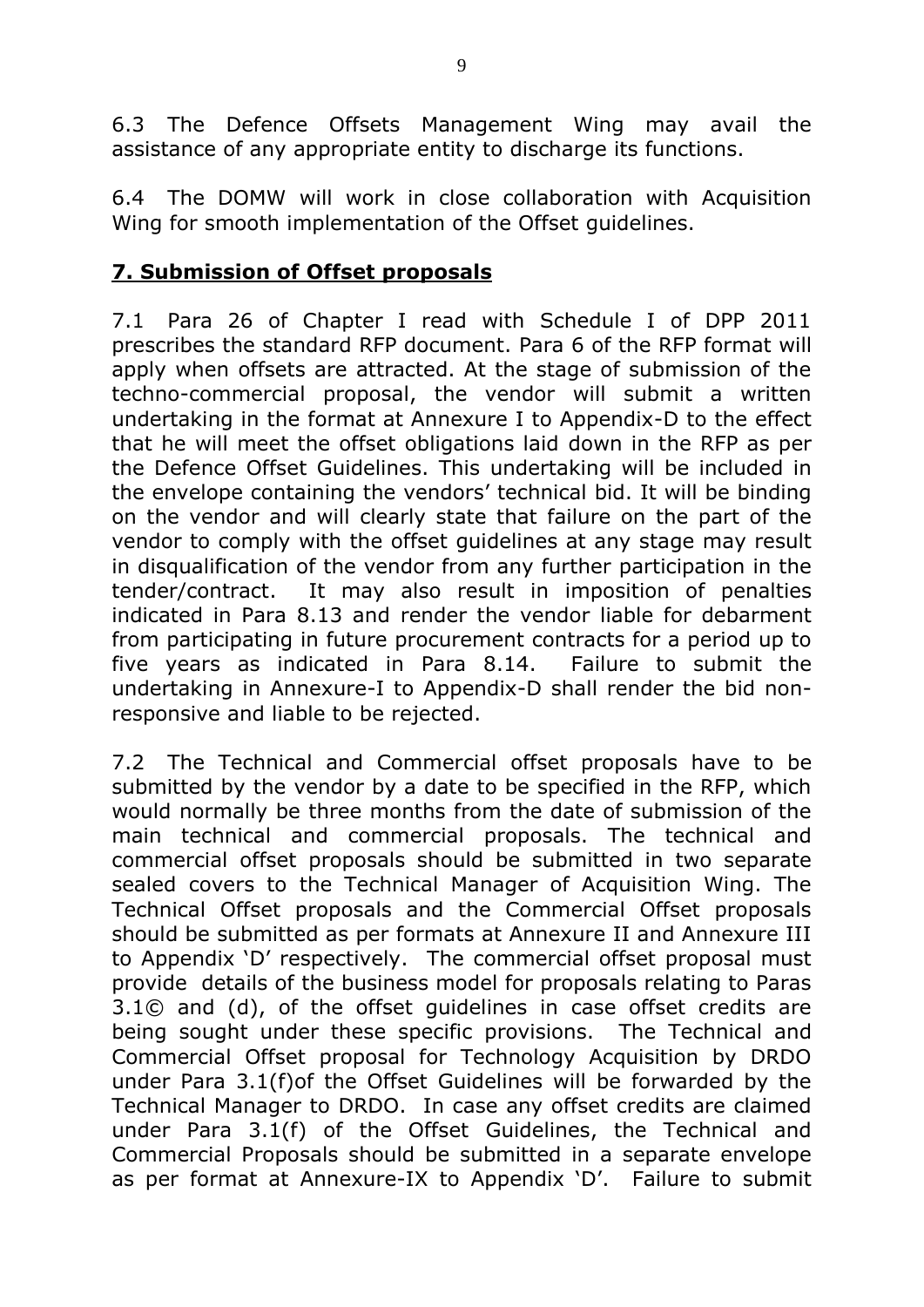offset proposals within the stipulated timeframe shall render the bid non-responsive and liable to be rejected. The technical and commercial offset proposals will be forwarded by the Technical Manager to the concerned Service Headquarters and Acquisition Manager respectively.

## **8. Processing of Offset Proposals**

## **Technical Evaluation**

8.1 The Technical Offset Evaluation Committee (TOEC) will be constituted by the Technical Manager with approval of the Director General (Acquisition). The TOEC will include representatives of the Service Headquarters, Defence Finance, DRDO and DOMW. The Committee may also include experts, as may be deemed necessary, with approval of the Director General (Acquisition). The TOEC will be chaired by a representative of the Service Headquarters. The Member Secretary shall be nominated by Service Headquarters. The TOEC Report will be forwarded to the Technical Manager with approval of the concerned Principal Staff Officer of Service Headquarters. The Technical Manager will process the TOEC report for acceptance by Director General(Acquisition).

8.2 The TOEC will scrutinize the technical offset proposals (excluding proposals for Technology Acquisition by DRDO as per para 8.3) to ensure conformity with the offset guidelines. For this purpose, the vendor may be advised to undertake changes to bring his offset proposals in conformity with the offset guidelines. The TOEC will be expected to submit its report within 4-8 weeks of its constitution.

#### **Technology Acquisition**

8.3 Offset Proposals relating to Para 3.1(f) will be assessed by a Technology Acquisition Committee (TAC) to be constituted by the Defence Research and Development Organization with the approval of Scientific Advisor to Raksha Mantri. The assessment will cover both technical as well as financial parameters, including valuation of technology, and also indicate the timeframe and strategy for utilizing the technology. The TAC will send its recommendations, duly approved by SA to RM, to the Technical Manager within a period of 4-8 weeks of its constitution, for incorporation in the TOEC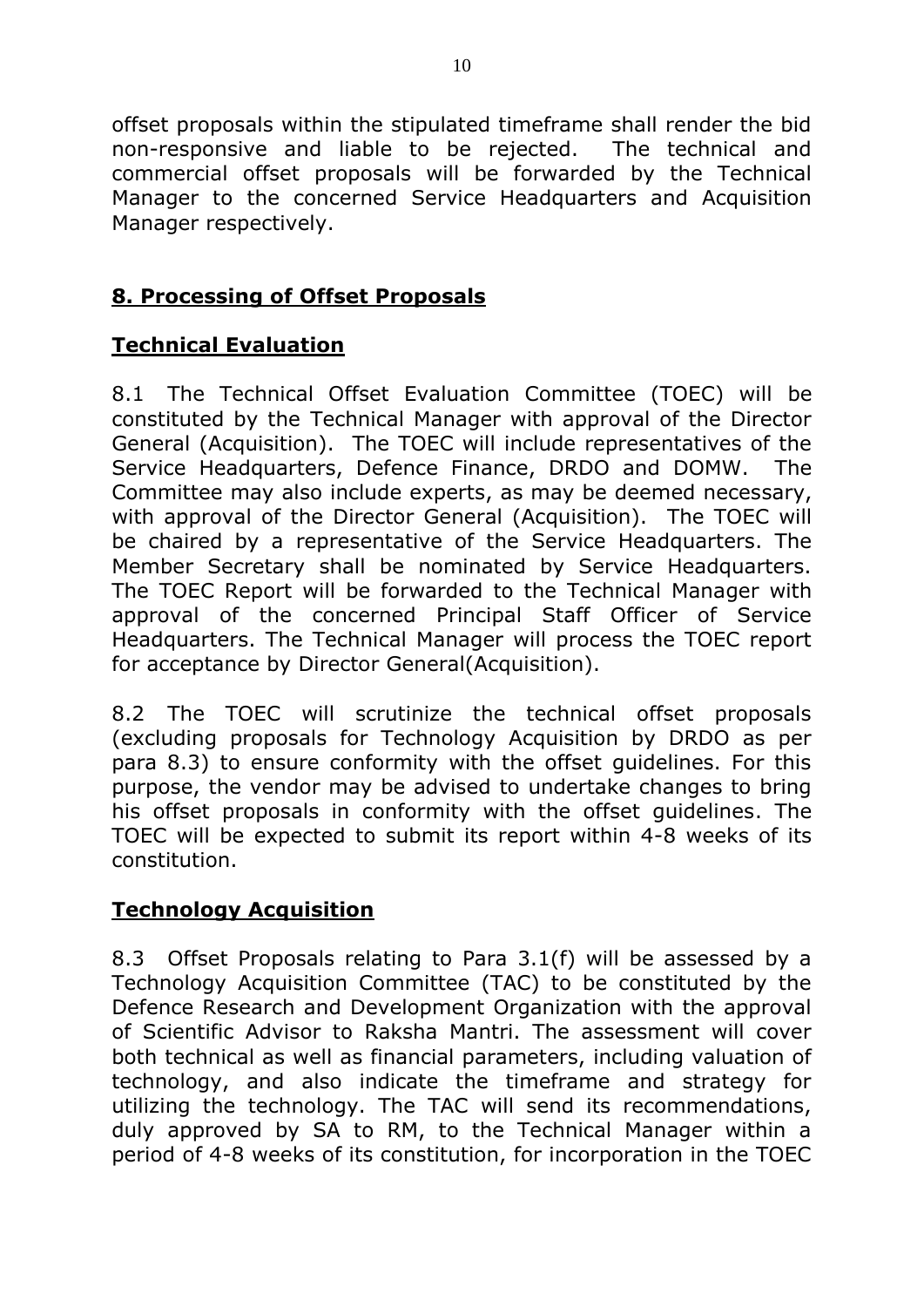Report. Guidelines for processing Technology Acquisition proposals are at Annexure-IX to Appendix-D.

## **Commercial Evaluation**

8.4 The Commercial Offset Offer will contain the detailed offer specifying the value of the offset components, with a break down of the details, phasing, Indian Offset Partners and banked offset credits proposed to be utilized. The commercial offset offer will be opened along with the main commercial offer after the TOEC report has been accepted by the Director General(Acquisition). The commercial offset offer will have no bearing on determination of the L-1 vendor.

8.5 The CNC for the main procurement case will verify that the Commercial Offset Offer meets the stipulated offset obligations. Only the commercial offset offer of the L-1 vendor in the main procurement proposal will be evaluated by the CNC. The L-1 vendor may amend the commercial offset offer at this stage, to align the proposal with the technical offset proposal, if required. For evaluation of commercial offset proposals, the CNC will include a representative of DOMW as member. Representatives of DRDO, DPSUs, OFB or other Government institutions will be co-opted as members, as required, with approval of the Director General (Acquisition). The commercial valuation of Technology Acquisition by TAC (refer Para 8.3) will be incorporated in the CNC Report.

#### **Approval Authority**

8.6 All Offset proposals will be processed by the Acquisition Manager and approved by Raksha Mantri, regardless of their value. Offset proposals will also be incorporated in the note seeking approval of Competent Financial Authority (CFA) for the main procurement proposal for information of the CFA. The offset contract will be signed by the Acquisition Manager after the main procurement proposal has been approved by the Competent financial Authority. A signed copy of the offset contract will be made available to DOMW.

#### **Model Offset Contract**

8.7 A model Offset Contract is at Annexure-IV to Appendix-D. It may be varied depending on the facts and circumstances of each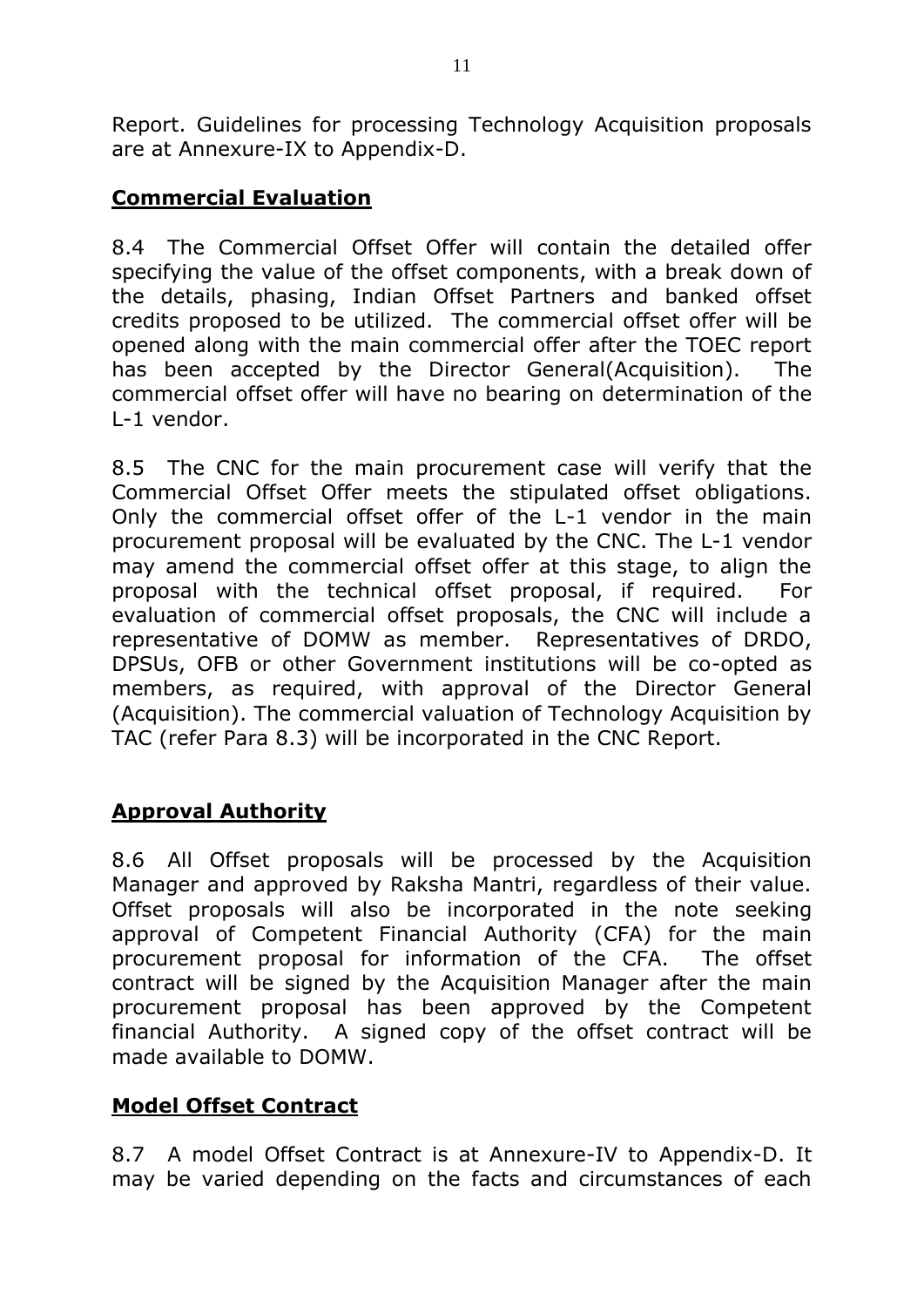case. However, any deviation from the standard terms considered necessary by the CNC should be highlighted by the Acquisition Manager while seeking approval of the Raksha Mantri. The offset contract shall be subject to the laws of India.

## **Six monthly Reports**

8.8 The vendor shall submit six monthly reports in the format in Annexure-V to the Defence Offsets Management Wing (DOMW). DOMW may conduct an audit by a nominated officer or agency to verify the actual status of implementation.

#### **Assignment of offset credits**

8.9 Offset credits shall be assigned by DOMW after scrutiny of six monthly reports.

## **Re-phasing of offset obligations**

8.10 A vendor may, giving reasons, request re-phasing of the offset obligations within the period of the offset contract. JS(DOMW) may allow the request, if justified, with the approval of Secretary, Defence Production. Re-phasing will not be permitted beyond the period stipulated in Para 5.2 of the guidelines.

#### **Change in IOP or Offset Component**

8.11 In exceptional cases, DOMW may recommend change in offset partner or offset component on being convinced that the change is necessary to enable the vendor to fulfill offset obligations. Any change in IOP/offset component of a Tier-1 sub-vendor will have to be forwarded to DOMW through the main/prime vendor. The overall value of offset obligations shall, however, remain unchanged. Any change in the IOP shall be approved by the Secretary (Defence Production). Any change in the offset component will require approval of the Raksha Mantri based on the recommendations of the Defence Procurement Board (DPB).

## **Offset Contract Amendment**

8.12 Any amendments to the offset contract due to changes in paras 8.10 and 8.11 shall be incorporated by the JS, DOMW in the offset contract through a Supplementary Contract. JS(DOMW) shall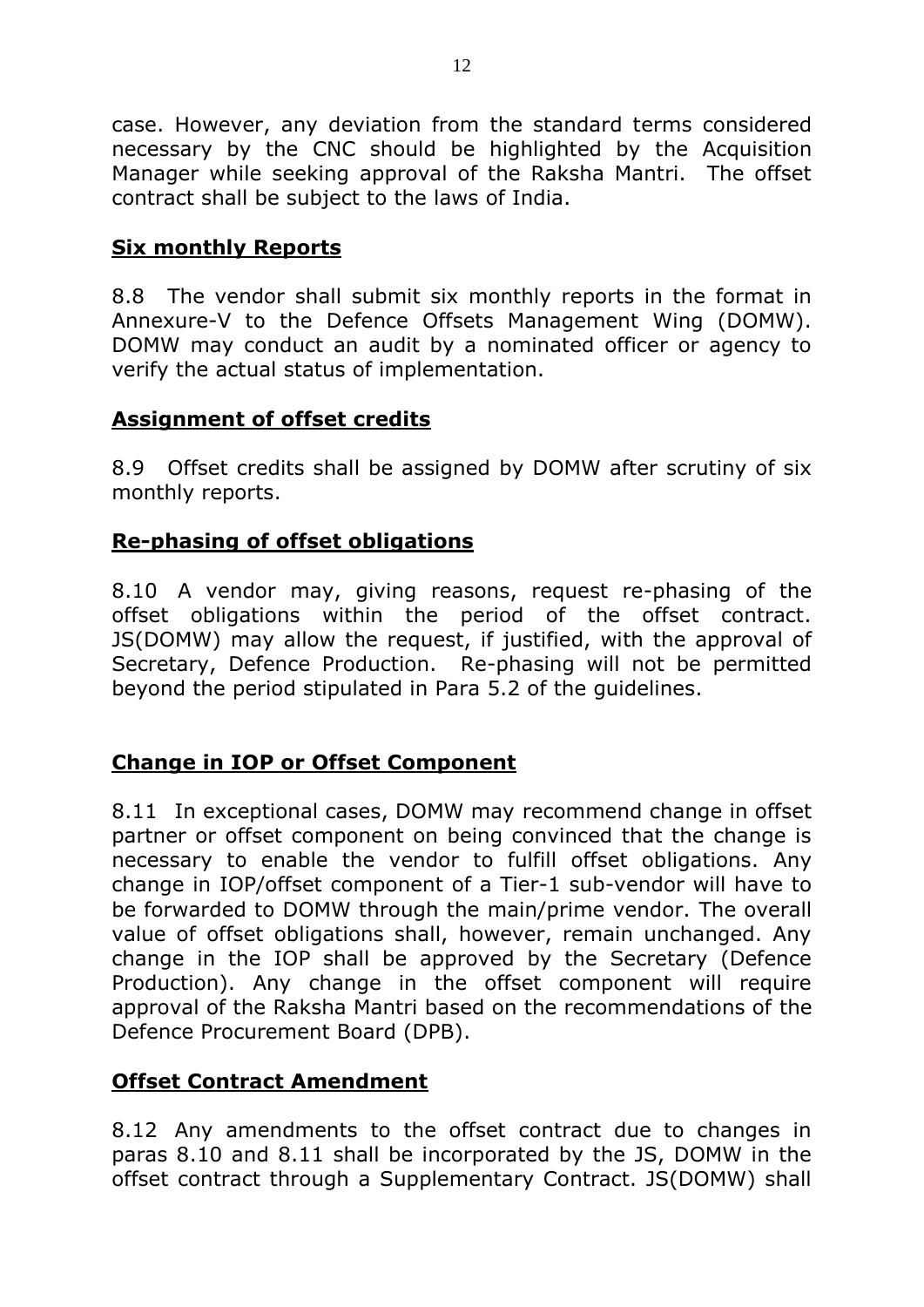intimate such changes to the concerned Acquisition Manager immediately after they have been approved.

## **Penalties**

8.13 If a vendor fails to fulfill the offset obligation in a particular year in accordance with the annual phasing as agreed in the offset contract, a penalty equivalent to five percent of the unfulfilled offset obligation will be levied on the vendor. The unfulfilled offset value will thereafter be re-phased over the remaining period of the offset contract. The penalty may either be paid by the vendor or recovered from the bank guarantee of the main procurement contract or deducted from the amount payable under the main procurement contract or recovered from the Performance Bond of the offset contract. The overall cap on penalty will be 20 percent of the total offset obligation during the period of the main procurement contract. There will be no cap on penalty for failure to implement offset obligations during the period beyond the main procurement contract. The penalties will be administered by DOMW in consultation with Acquisition Wing, as required.

## **Debarment**

8.14 Any vendor failing to implement the offset obligations will be liable to be debarred from participation in future defence contracts for a period up to five years. The debarment will be decided by the Director General (Acquisition) after giving an opportunity to the vendor to present his case.

## **Clarifications**

8.15 Any clarifications relating to offset proposals at the precontract stage will be provided by the Acquisition Wing in consultation with DOMW as required. Any clarifications at the postcontract stage will be provided by DOMW in consultation with Acquisition Wing as required.

8.16 Any differences or disputes with vendors will be settled through discussion. The decision of the Acquisition Wing and of the Defence Offsets Management Wing in respect of matters relating to offsets within their respective jurisdiction shall be final.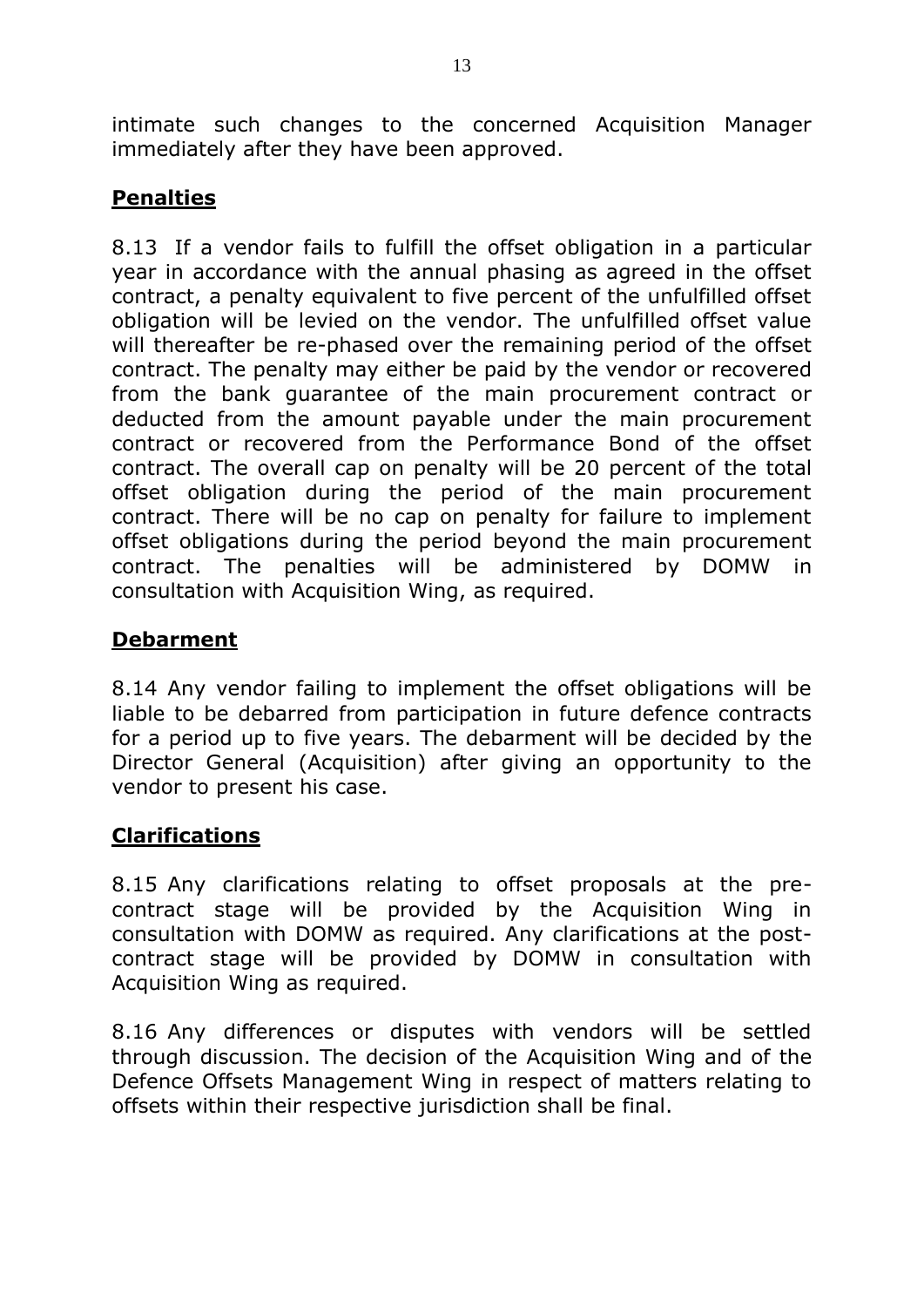#### **Annual Reporting to the Defence Acquisition Council**

8.17 The Acquisition Wing will submit an annual report to the Defence Acquisition Council in June each year regarding the details of offset contracts signed during the previous financial year. DOMW will also submit an annual report to the Defence Acquisition Council in June each year regarding the status of implementation of all on going offset contracts during the previous financial year.

#### **Miscellaneous Provisions**

8.18 It is clarified that any general term/clause that is not included in the offset contract but is included in the main procurement contract (e.g. Force Majeure, Arbitration, jurisdiction of Indian Courts, use of undue influence, agents and agency commission, etc.) would ipso facto apply to the offset contract.

8.19 Defence Offset Guidelines will apply in harmony with and not in derogation of any rules and regulations stipulated by various agencies of the Government of India, including Department of Industrial Policy and Promotion, DG Foreign Trade and Ministry of Finance, etc.

8.20 These Defence Offset Guidelines shall come into force with effect from 1<sup>st</sup> August, 2012.

\*\*\*\*\*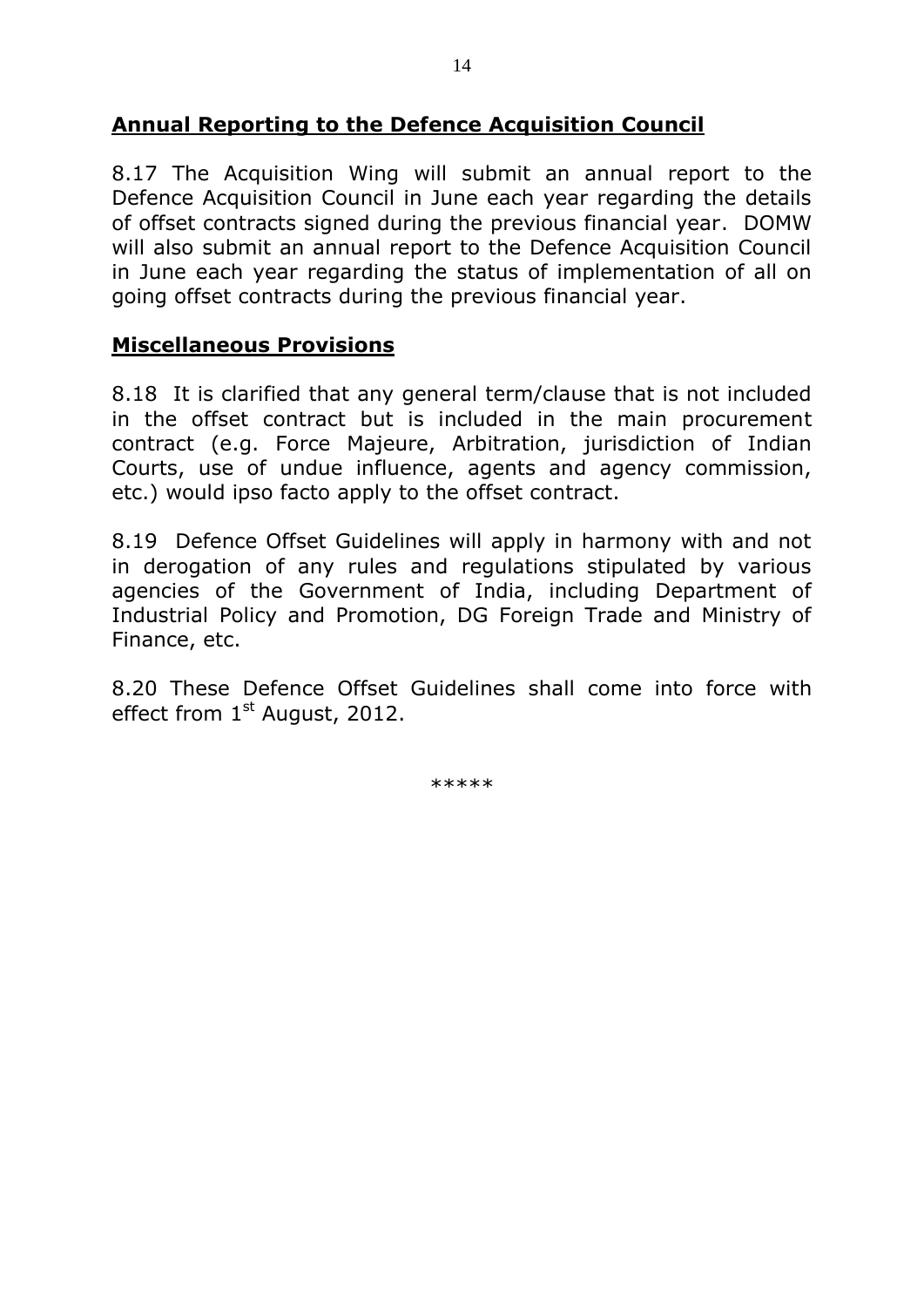#### **Annexure-I**

(Refer to Paras 5.10 and 7.1)

### **UNDERTAKING TO COMPLY WITH OFFSET OBLIGATIONS**

- 1. The Bidder -------------( name of the company) hereby
	- i) Undertakes to fulfil the offset obligation as stipulated in the Request for Proposal and Defence Offset guidelines at Appendix-D to Chapter-1 of DPP.
	- ii) Undertakes to ensure timely adherence to fulfilment of offset obligations failing which the vendor will be liable for penalties as per the Defence Offset Guidelines.
	- iii)Accepts that any failure on the part of the vendor to meet offset obligations may result in debarment from participating in future procurement contracts for a period up to five years as may be decided by the Director General (Acquisition).
	- iv)Undertakes to furnish technical and commercial offset proposals as per formats at Annexure-II and III of Appendix-D within the time period stipulated in the RFP.
	- Note: Failure to submit the Undertaking along with the main Technical Bid shall render the bid non-responsive and liable to be rejected.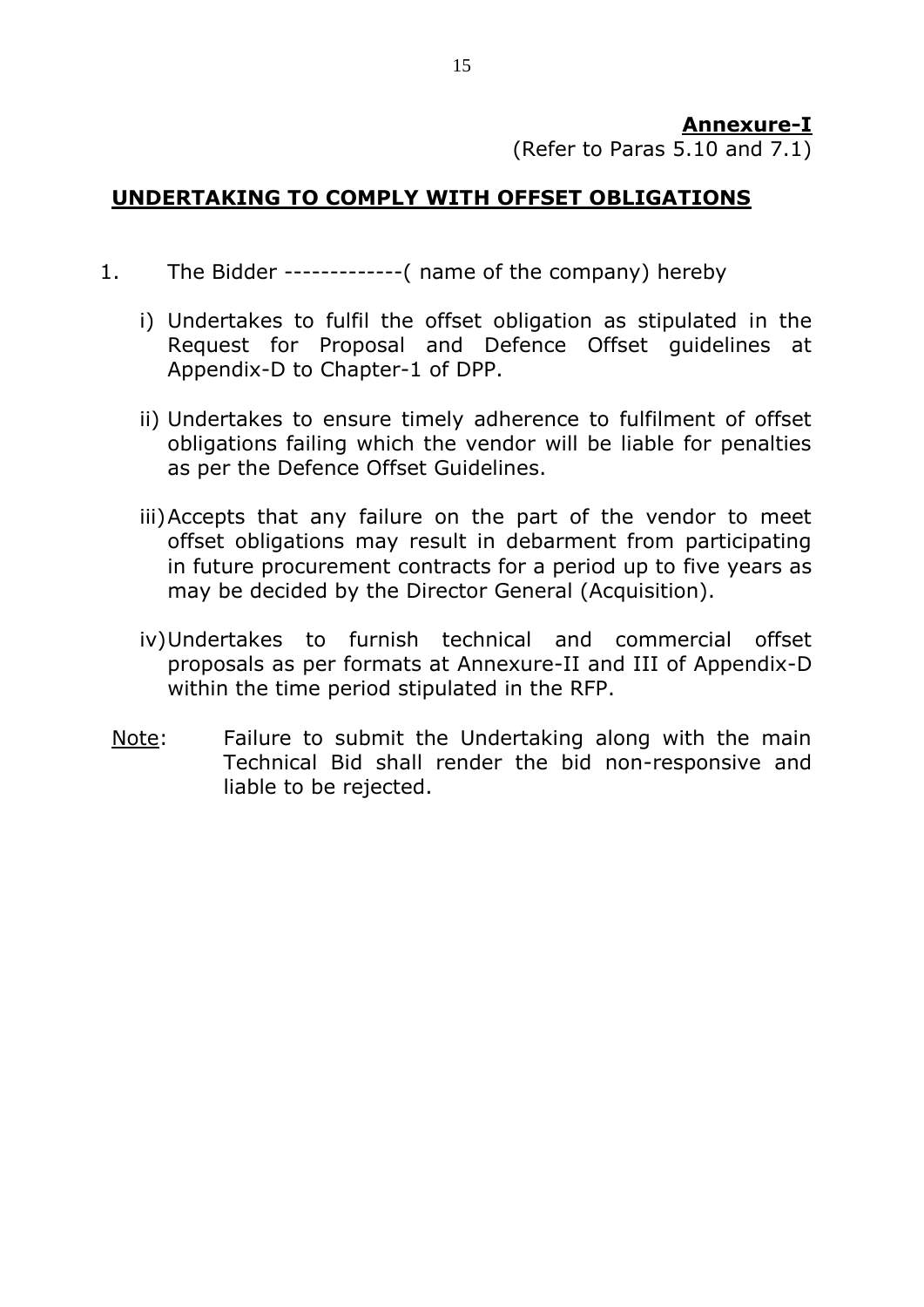#### **Annexure-II**

(Refer to Para 7.2 of Appendix-D)

#### **FORMAT FOR SUBMITTING TECHNICAL OFFSET OFFER**

1. The bidder …………………..hereby offers the following offsets in compliance with the technical offset obligations in the RFP: -

| <b>SI</b><br><b>No</b> | <b>Eligible</b><br><b>Offset</b><br>Products /<br><b>Services</b><br><b>Being</b><br><b>Offered</b> | <b>Avenue for</b><br>discharge<br>(quote sub<br>Para of 3.1) $ $ | <b>Multiplier</b><br>applicable<br>(quote)<br>applicable<br>Para) | Percentage<br>of Total<br><b>Offsets</b> | <b>IOP</b><br>/agency<br>for<br>discharge | <b>Time</b><br><b>Frame for</b><br><b>Discharge</b><br>of Offsets | Whether<br><b>Related to Main</b><br><b>Equipment</b><br><b>Being Supplied</b><br>(Yes/No) | <b>Remarks</b> |
|------------------------|-----------------------------------------------------------------------------------------------------|------------------------------------------------------------------|-------------------------------------------------------------------|------------------------------------------|-------------------------------------------|-------------------------------------------------------------------|--------------------------------------------------------------------------------------------|----------------|
|                        |                                                                                                     |                                                                  |                                                                   |                                          |                                           |                                                                   |                                                                                            |                |
| $\overline{2}$         |                                                                                                     |                                                                  |                                                                   |                                          |                                           |                                                                   |                                                                                            |                |

**Note:** Vendor to provide following along with technical offset offer: -

- a) Undertaking that IOP is an eligible offset partner as per applicable guidelines.
- b) Company profile of IOP/agency.
- c) Details with quantities of the proposed offset.
- d) Letter of IOP/agency confirming acceptance of the offset project in case of direct purchase or investment.
- e) In case banked offsets are planned to be utilised, their details certified by DOMW.
- f) List of Tier-1 sub-contractors, if any, through whom offset obligations are proposed to be discharged, with percentage of discharge.
- g) Proposals for Technology Acquisition by DRDO under para 3.1(f) of Appendix D should be submitted separately in the format at Annexure IX to Appendix D.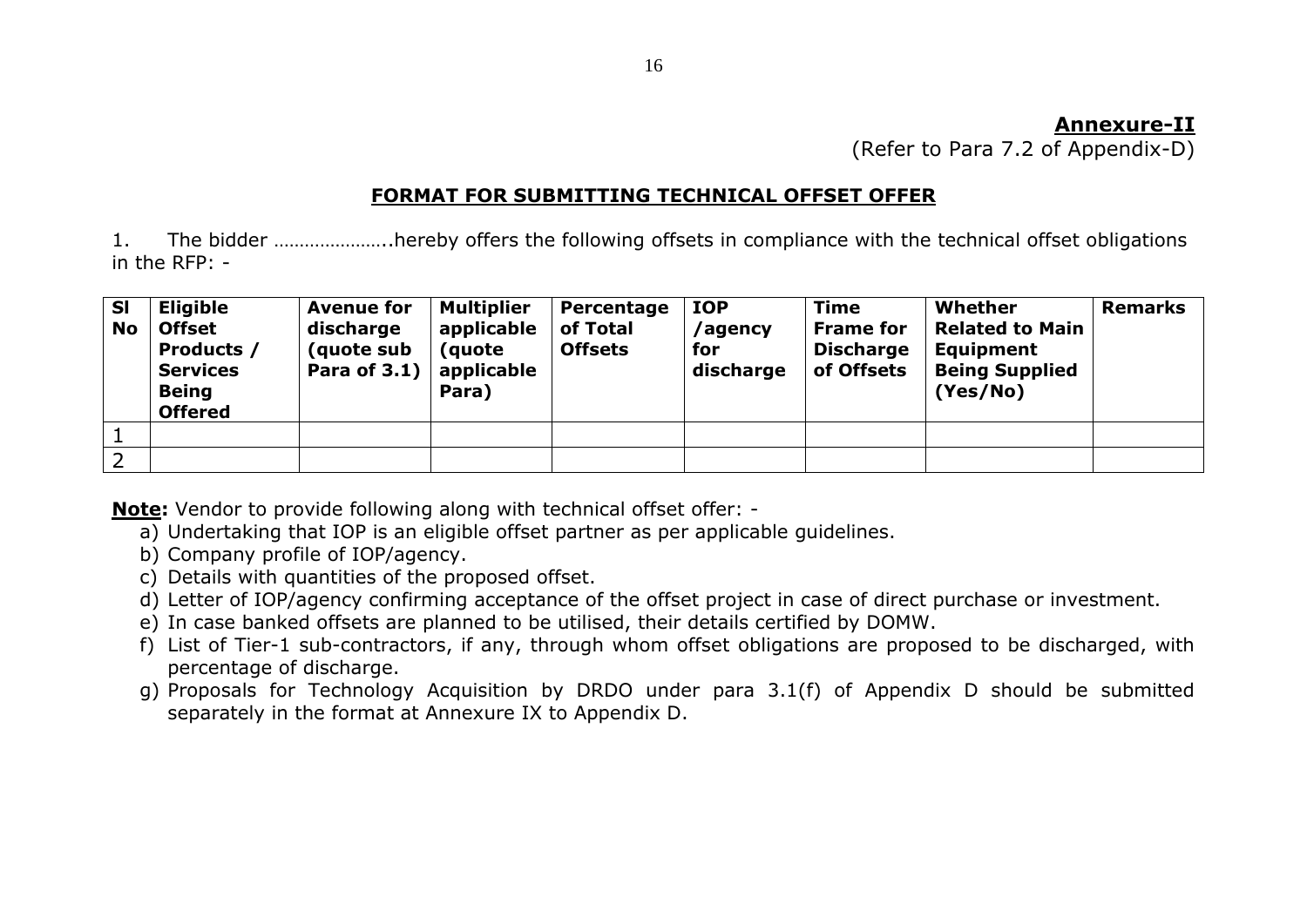#### **Annexure-III**

(Refer to Para 7.2. of Appendix-D)

#### **FORMAT FOR SUBMITTING COMMERCIAL OFFSET OFFER**

1. The bidder …………………..hereby offers the following offsets in compliance with the commercial offset obligations:

| <b>SI</b><br><b>No</b> | <b>Eligible</b><br><b>Offset</b><br>Products /<br><b>Services</b><br><b>Offered</b> | <b>Avenue</b><br>for<br><b>Discharge</b><br>(quote)<br><b>Sub Para</b><br>of $3.1$ ) | <b>Multiplier</b><br>Applicable<br>(quote<br>applicable<br>Para) | Percentage<br>of Total<br><b>Offsets</b> | <b>Value</b><br><b>of</b><br><b>Offset</b> | IOP/<br><b>Agency</b><br>for<br><b>Discharge</b> | <b>Time</b><br><b>Frame for</b><br><b>Discharge</b><br>of Offset | Whether<br><b>Related To</b><br>Main<br><b>Equipment</b><br><b>Supplied</b><br>(Yes/No) | <b>Remarks</b> |
|------------------------|-------------------------------------------------------------------------------------|--------------------------------------------------------------------------------------|------------------------------------------------------------------|------------------------------------------|--------------------------------------------|--------------------------------------------------|------------------------------------------------------------------|-----------------------------------------------------------------------------------------|----------------|
|                        |                                                                                     |                                                                                      |                                                                  |                                          |                                            |                                                  |                                                                  |                                                                                         |                |
| 2                      |                                                                                     |                                                                                      |                                                                  |                                          |                                            |                                                  |                                                                  |                                                                                         |                |

**Note:** Vendor to provide following along with commercial offset offer: -

- a) Undertaking that IOP is an eligible offset partner as per applicable guidelines.
- b) Company profile of IOP/agency.
- c) Details with values of the proposed offset, including details of Tier-1 sub-contractors, if any.
- d) Letter of IOP/agency confirming acceptance of the offset project in case of direct purchase or investment.
- e) In case banked offsets are planned to be utilised, their details certified by DOMW.
- f) Value of investment "in kind" supported by documentary evidence.
- g) Details of the business model for proposals relating to Paras 3.1(c) and (d) of the offset guidelines should be indicated, as applicable

2. This annexure will also be used by the vendor to submit proposals for banking of offsets (Para 2 of Annexure VII of Appendix-D). In such cases Note (e) above will not be applicable.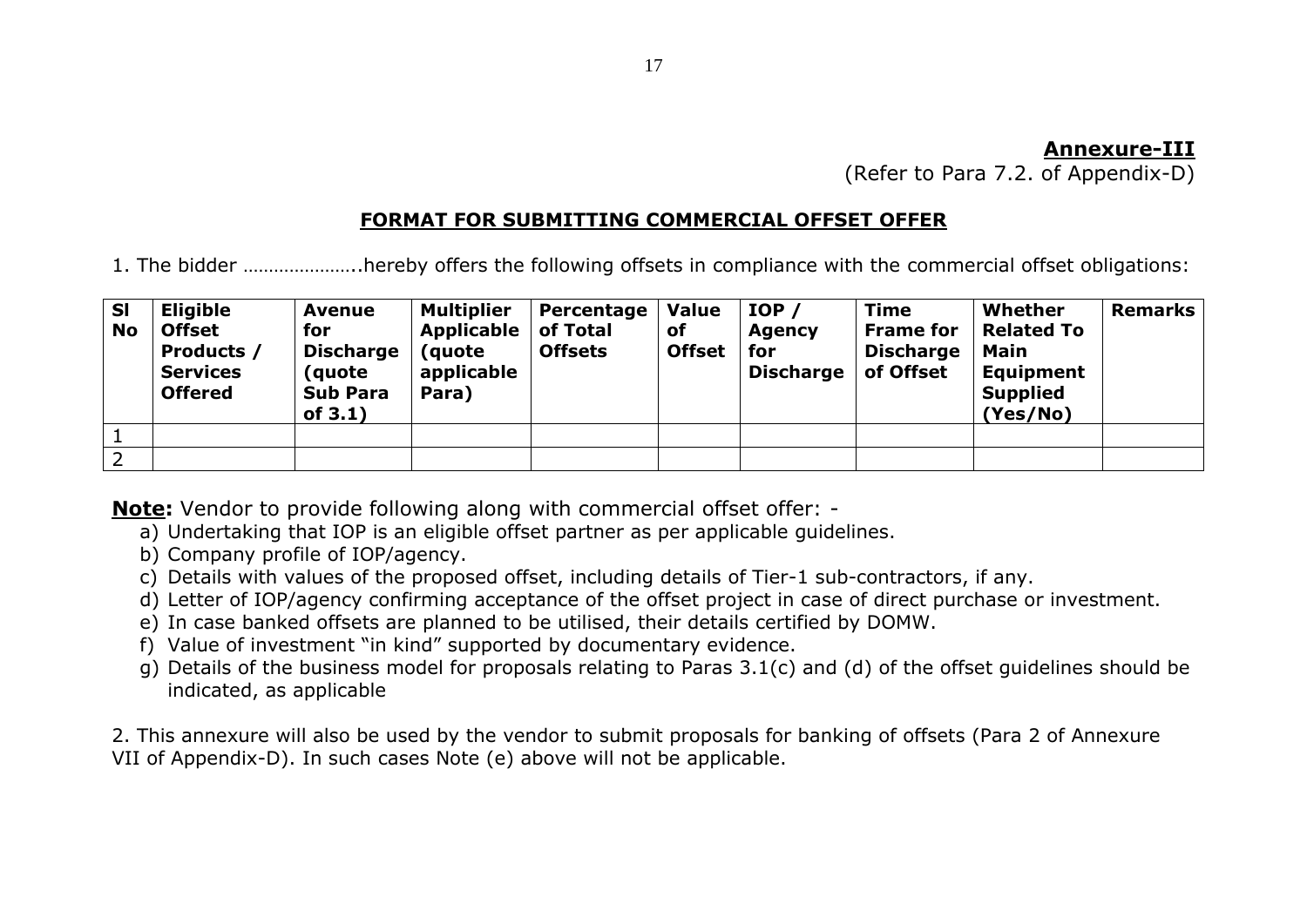## **Annexure IV**

(Refer to Para 8.7 of Appendix-D)

### **OFFSET CONTRACT**

Contract No. \_\_\_\_\_\_\_\_ Dated \_\_\_\_\_\_\_\_\_\_\_\_\_\_

This Offset Contract entered into this day of hereinafter referred to as the "Effective Date", is by and between

(a) The President of India represented by the Joint Secretary and Acquisition Manager (Land Systems/Maritime Systems/Air) Ministry of Defence, Government of India, New Delhi, hereinafter referred to as the "Buyer" on the one part and

(b) M/s (Name of the Vendor) duly represented by **EXECUTE:** The laws of having its registered office at **EXECUTE:** hereinafter referred to as "Seller" on the other part.

Whereas, the Seller has been awarded a Contract, Contract Number \_\_\_\_\_\_\_\_\_ dated \_\_\_\_\_\_\_\_\_\_ for the Project titled \_\_\_\_\_\_\_\_\_\_\_\_\_\_\_\_\_', and the Procurement Contract stipulates a total amount of \_\_\_\_\_\_\_\_\_\_\_\_to be paid by the Ministry of Defence, Government of India for the provision of the seller's goods and/or services and

The Seller clearly understands and agrees to the Offset Clause given in the RFP and the Defence Offset Guidelines at Appendix-D of Chapter-1 of the Defence Procurement Procedure 2011, referred to as the Defence Offset guidelines.

Now, therefore, the Buyer and the Seller agree as follows: -

(1) The Seller understands and agrees that the Procurement contract No. \_\_\_\_\_\_\_\_\_\_\_\_\_\_\_\_ dated \_\_\_\_\_\_ is subject to the fulfilment of the offset obligations laid down in the RFP. The total amount of this Offset Obligation is The United States which is (specified) percent  $(4\%)$  of the supply contract value.

(2) In the event that the Procurement contract value is increased or reduced, the Seller's Offset Obligation shall be adjusted proportionately.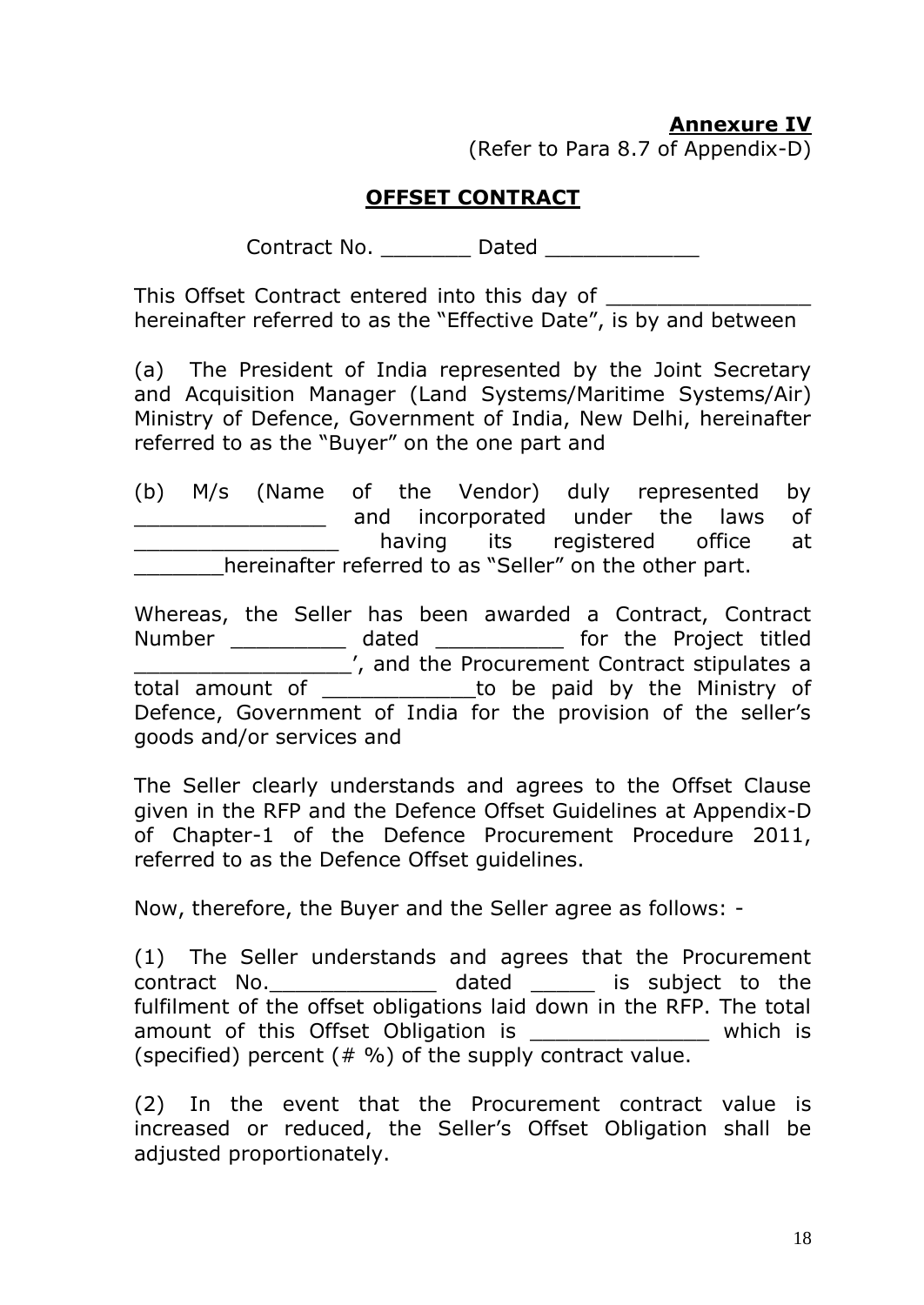(3) The Offset start date applicable to the Offset Obligations hereunder shall be the effective date of Procurement contract number dated the date of the control of the date of the control of the control of the control of the control o

(4) The Seller agrees and promises to discharge its Offset Obligations in accordance with the Offset Schedule attached to this contract. The Offset Schedule may not be changed or amended in any way without the prior written agreement of the Defence Offsets Management Wing (DOMW).

(5) Within ninety (90) calendar days from the Effective Date of this contract, the Seller shall, in writing, provide the DOMW, Department of Defence Production, with a copy of the offset programme contracts entered into with Indian offset partners and a list of the Company's official contact persons for all matters related to this agreement and the performance of the Seller's Offset Obligation. The list shall specify the name, mailing address, street address, telephone, and facsimile numbers of the official contact and shall be limited to three (3) official contacts. Any and all communications and correspondence by the DOMW with any of the said official contacts shall be deemed as if by the Ministry of Defence with the Seller.

(6) In the event of force majeure, representative of the DOMW and the Seller's representative will meet to assess progress under the programme prior to the date of the force majeure event and determine a mutually agreeable manner and schedule for fulfilment of the Seller's remaining Offset obligations.

(7) This Contract, and any and all matters relating to the fulfilment of the Seller's Offset Obligations and performance under the programme, shall be interpreted and be subject to the Laws of the Republic of India.

(8) The provisions in the main Procurement contract No.\_\_\_\_\_\_\_\_\_\_\_ dated \_\_\_\_\_\_\_ regarding arbitration will be applicable to the offset contract.

(9) It is clarified that any general term/clause that is not included in the offset contract but is included in the main Procurement contract (e.g. Force Majeure, jurisdiction of Indian Courts, use of undue influence, agents and agency commission, etc.) would ipso facto apply to the offset contract.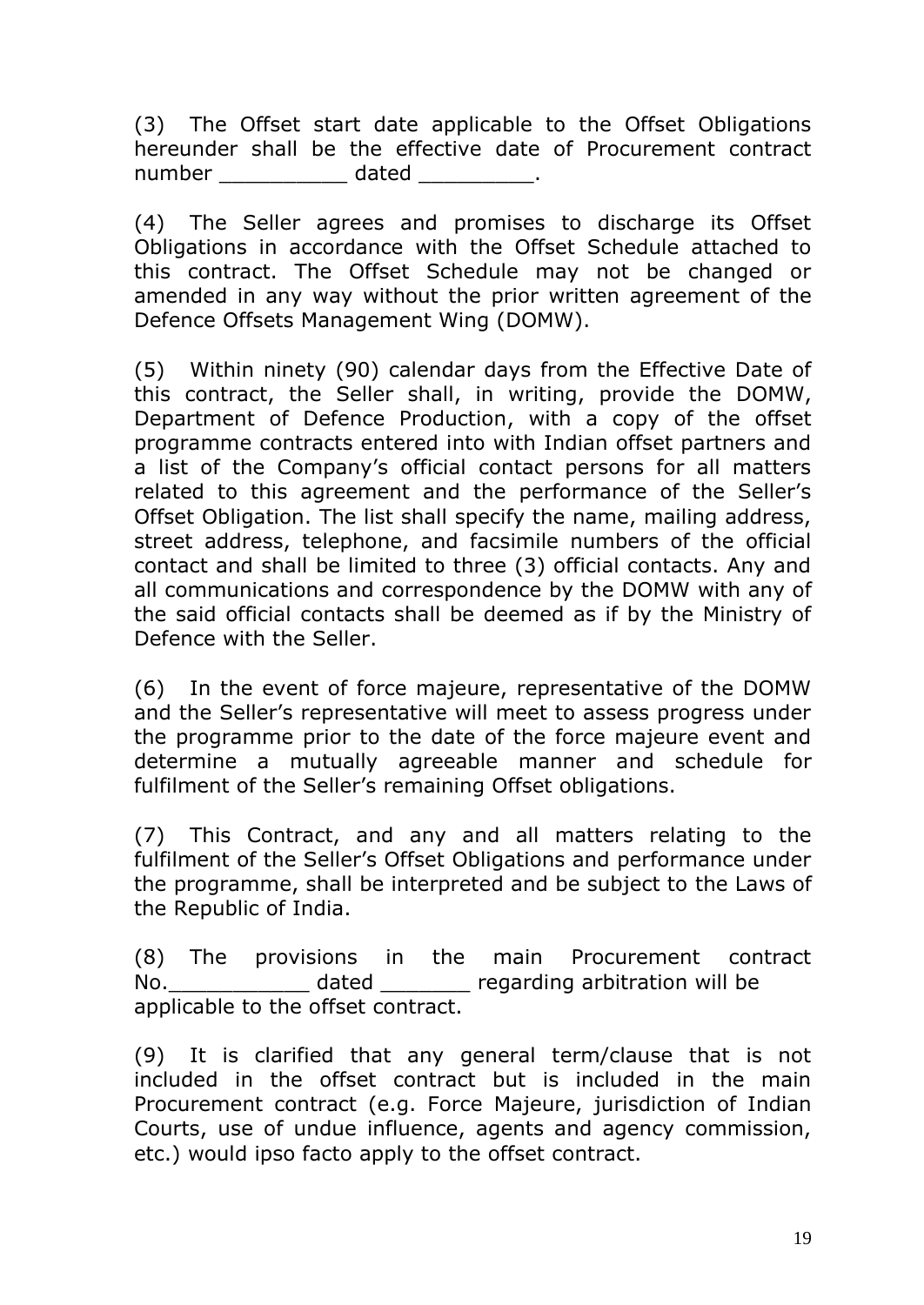#### **Annexure-V** (Refer to Para 8.8 of Appendix-D)

#### **SIX MONTHLY REPORT ON FULFILMENT OF OFFSET OBLIGATIONS**

## **REPORT FOR HALF YEAR ENDING 31st December/30th June (to be rendered by 30th January and 30th July of each Calendar Year)**

- 1. MAIN CONTRACT NO AND EFFECTIVE DATE ---
- 2. BANKING PROJECT ID NO (In case of banking) -----
- 3. INDIAN OFFSET PARTNER -------
- 4. OFFSET CONTRACT NUMBER (not required in case of banking)
- 5. PRODUCT NUMBER AND NAME............
- 6. SCHEDULE OF OFFSET OBLIGATIONS AND FULFILMENT

| No  | <b>Eligible</b><br><b>Products/Servi</b><br>ces Offered | <b>Value of</b><br><b>Offset</b><br><b>Committed</b> | Date by<br>Which to<br>be<br><b>Fulfilled</b> | <b>Actual Value</b><br>fulfilled by<br>reporting<br>date | <b>Remarks</b><br>including<br>penalties,<br>if any |
|-----|---------------------------------------------------------|------------------------------------------------------|-----------------------------------------------|----------------------------------------------------------|-----------------------------------------------------|
| (1) | 2)                                                      | 3)                                                   | (4)                                           | '5)                                                      | (6)                                                 |
|     |                                                         |                                                      |                                               |                                                          |                                                     |

7. Explanatory notes, if any

8. Supporting enclosures with respect to column 5 above for actual value fulfilled.

9. Utilization of Banked Offset credits, if any, shall be specifically indicated under column 5.

10. Value of investment "in kind" must be supported by documentary evidence.

11. In respect of Technology Acquisition proposals under para 3.1(f) of Defence Offset Guidelines, a copy of this report may also be sent to DIITM/DRDO.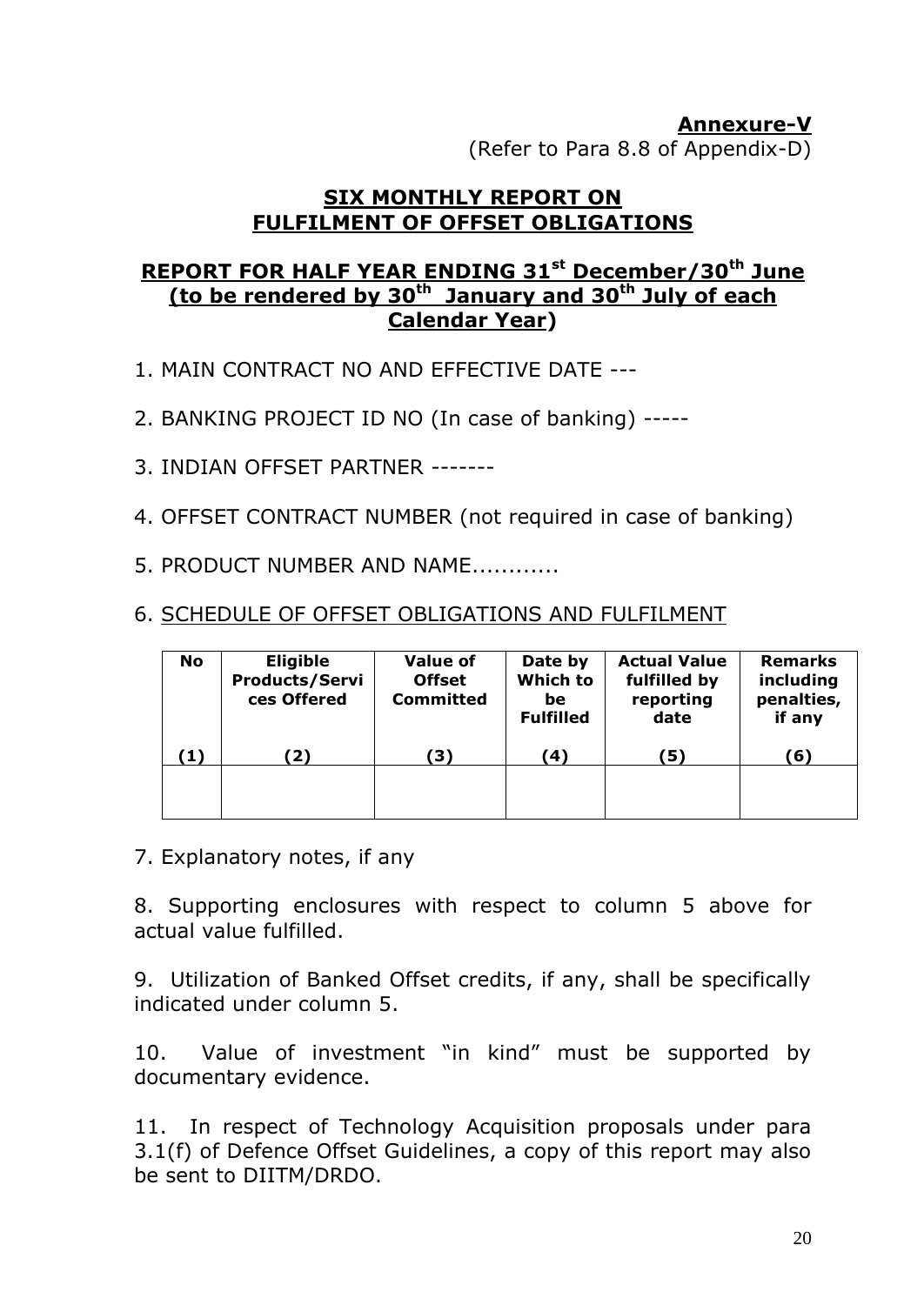## **Annexure VI to Appendix D**

(Refer to Paras 2.2 and 3.1(a) of Appendix D)

#### **List of Products and Services Eligible for Discharge of Offset Obligations**

#### **1. Defence Products**

(a) Small arms, mortars, cannons, guns, howitzers, anti tank weapons and their ammunition including fuzes.

(b) Bombs, torpedoes, rockets, missiles, other explosive devices and charges, related equipment and accessories specially designed for military use, equipment specially designed for handling, control, operation, jamming and detection.

(c) Energetic materials, explosives, propellants and pyrotechnics.

(d) Tracked and wheeled armoured vehicles, vehicles with ballistic protection designed for military applications, armoured or protective equipment.

(e) Vessels of war, special naval systems, equipment and accessories to include following: -

- (i) Design, manufacture or upgrade of weapons, sensors, armaments, propulsion systems, machinery control systems, navigation equipment/instruments other marine equipment and hull forms of warships, submarines, auxiliaries.
- (ii) Facilities and equipment required for testing, certification, qualification and calibration of hull forms, platform, propulsion and machinery control systems, weapons sensors and related equipment including enhancement of stealth features and EMI/EMC studies for warships, submarines and auxiliaries.
- (iii) Software specially designed, developed and modified for design of all types of warships, submarines and auxiliaries or their hull forms.
- (iv) Setting up of maintenance and repair facility for equipment/weapons and sensors and other marine systems including related technical civil works.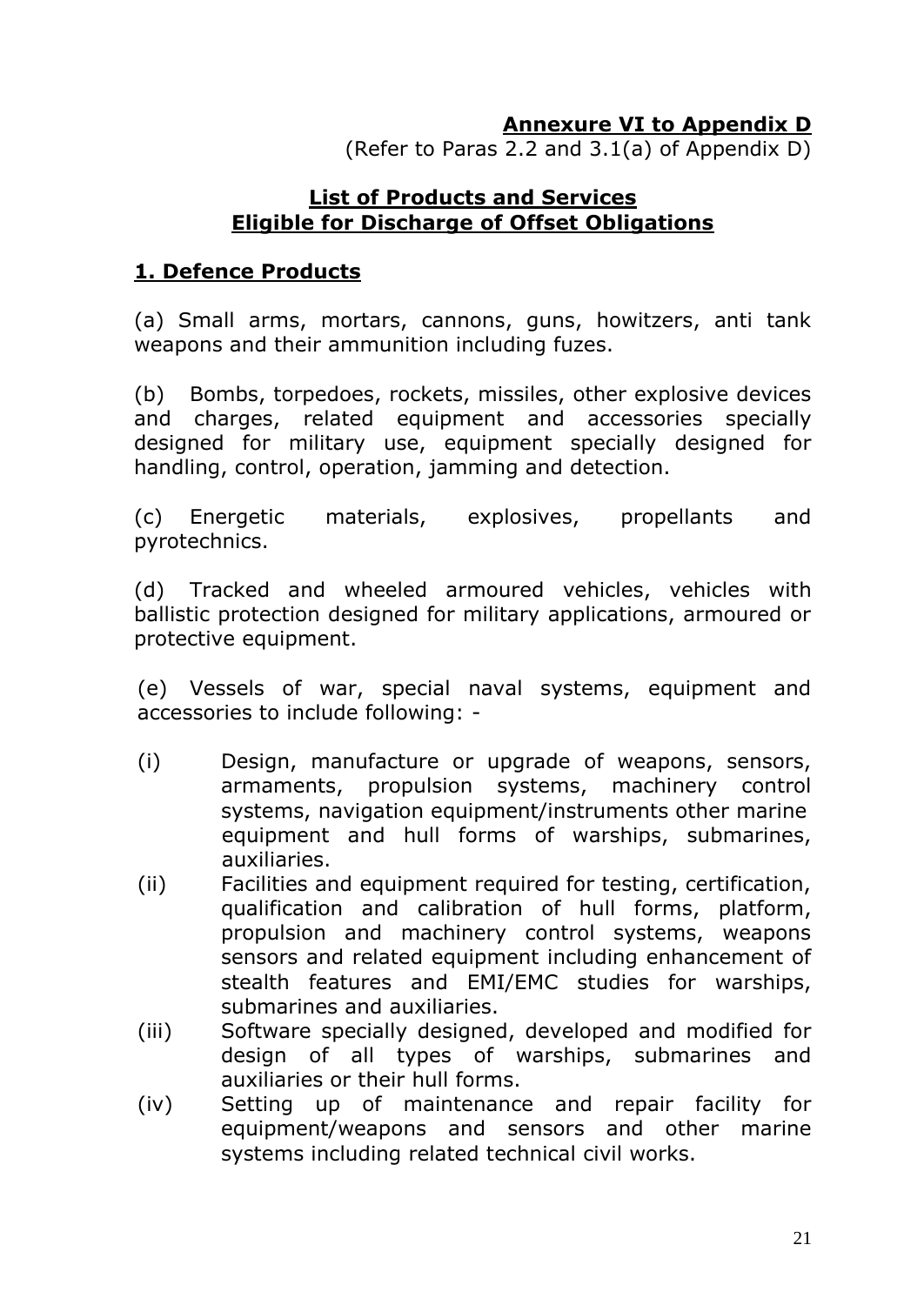(f) Aircraft, unmanned airborne vehicles, aero engines and air craft equipment, related equipment specially designed or modified for military use, parachutes and related equipment.

(g) Electronics and communication equipment specially designed for military use such as electronic counter measure and counter measure equipment surveillance and monitoring, data processing and signalling, guidance and navigation equipment, imaging equipment and night vision devices, sensors.

(h) Specialized equipment for military training or for simulating military scenarios, specially designed simulators for use of armaments and trainers and training aids viz. Simulators, associated equipment, software and computer based training modules.

(i) Forgings, castings and other unfinished products which are specially designed for products for military applications and troop comfort equipment.

(j) Miscellaneous equipment and materials designed for military applications, specially designed environmental test facilities and equipment for the certification, qualification, testing or production of the above products.

(k) Software specially designed or modified for the development, production or use of above items. This includes software specially designed for modelling, simulation or evaluation of military weapon systems, modelling or simulating military operation scenarios and Command, Communications, Control, Computer and Intelligence (C4I) applications.

(l) High velocity kinetic energy weapon systems and related equipment.

(m) Direct energy weapon systems, related or counter measure equipment, super conductive equipment and specially designed for components and accessories.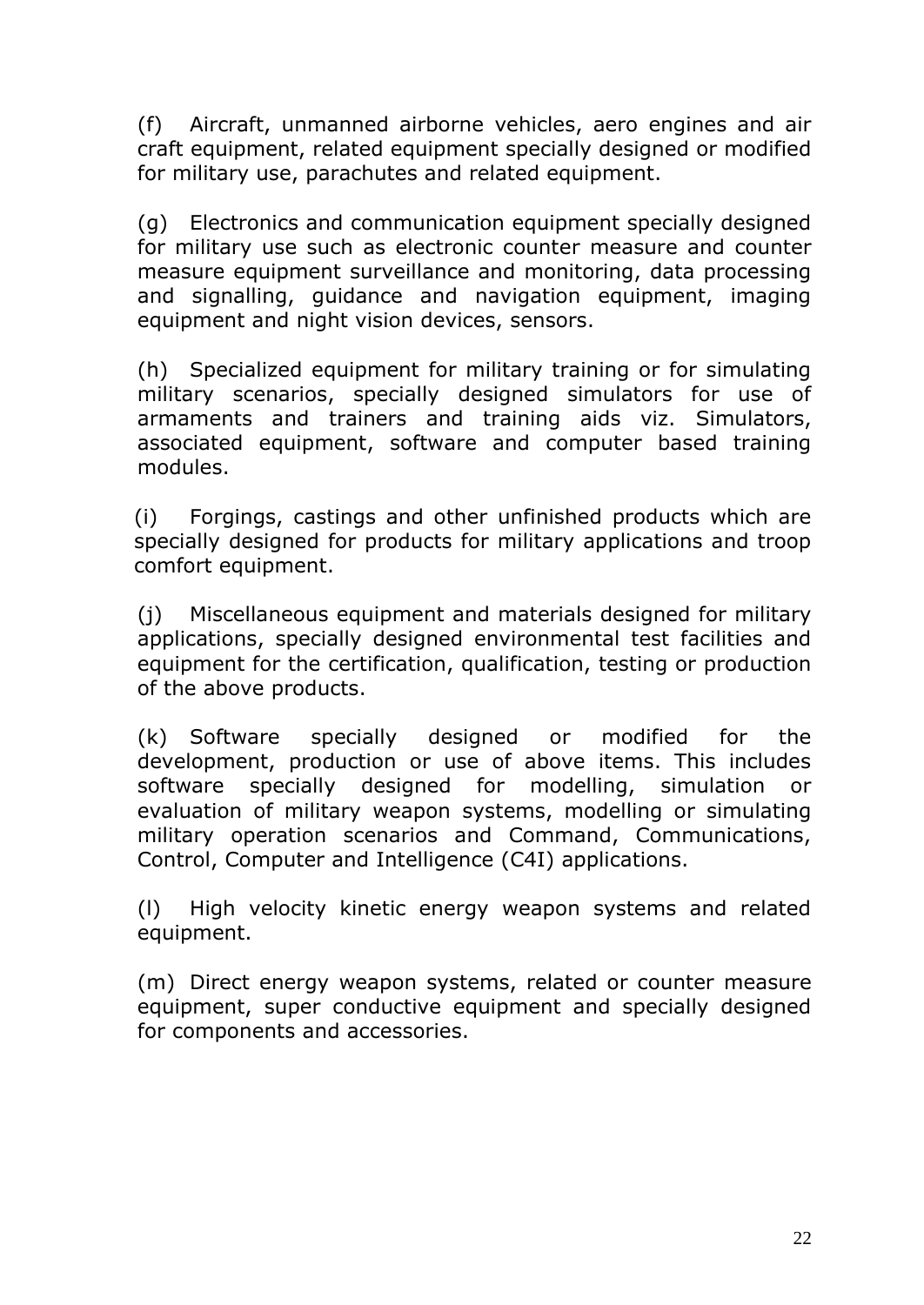# **2. Products for Inland/Coastal Security**

(a) Arms and their ammunition including all types of close quarter weapons.

(b) Specialised Protective Equipment for Security personnel including body armour and helmets.

(c) Vehicles for internal security purposes including armoured vehicles, bullet proof vehicles and mine protected vehicles.

(d) Riot control equipment and protective as well as riot control vehicles.

(e) Specialized equipment for surveillance including hand held devices and unmanned aerial vehicles.

(f) Equipment and devices for night fighting capability including night vision devices.

(g) Navigational and communications equipment including secure communications.

(h) Specialized counter terrorism equipment and gear, assault platforms, detection devices, breaching gear etc.

(i) Specialised equipment for Harbour Security and Coastal Defence including seabed/maritime surveillance sensor chains, sonars, radars, optical devices, AIS.

(j) Vessel Traffic Management Systems (VTMS/VATMS) and appropriate vessels/crafts/boats.

(k) Miscellaneous maritime equipment for undertaking investigations, Boarding, Search and Seizure of ships/vessels.

(l) Software specially designed, developed and modified for all types of Coastal and Maritime security domain awareness, operations and data exchange.

(m) Training Aids viz simulators, associated equipment, software and computer based training modules.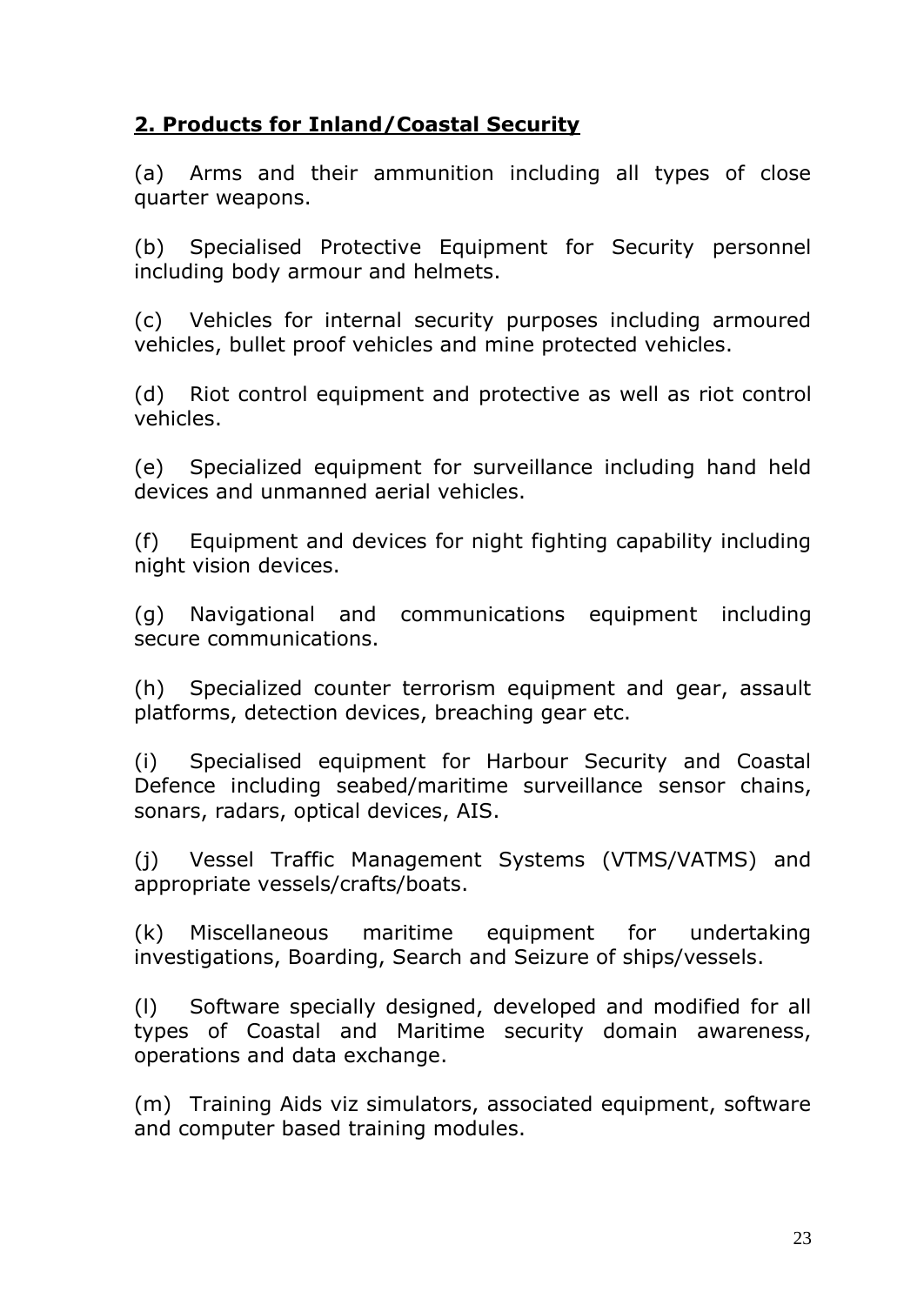## **3. Civil Aerospace Products**

(a) Design, Development, Manufacture and Upgrade of all types of fixed wing and rotary wing aircraft or their airframes, aero engines, avionics, instruments and related components.

(b) Composites, forgings and castings for the products.

(c) Training Aids viz. Simulators, associated equipment, software and computer based training modules.

(d) Guidance and Navigation equipment.

(e) Test facilities and equipment required for testing, certification, qualification and calibration of the above products.

(f) Software specially designed, developed or modified for the above products.

## **4. Services (related to eligible products)**

- (a) Maintenance, repair and overhaul.
- (b) Up gradation/life extension
- (c) Engineering, design and testing.
- (d) Software development.
- (e) Quality assurance.
- (f) Training.
- (g) Research and Development services (from government recognised R&D facilities).

**Note:** Investment in civil infrastructure is excluded from the list of eligible products and services, unless specifically indicated.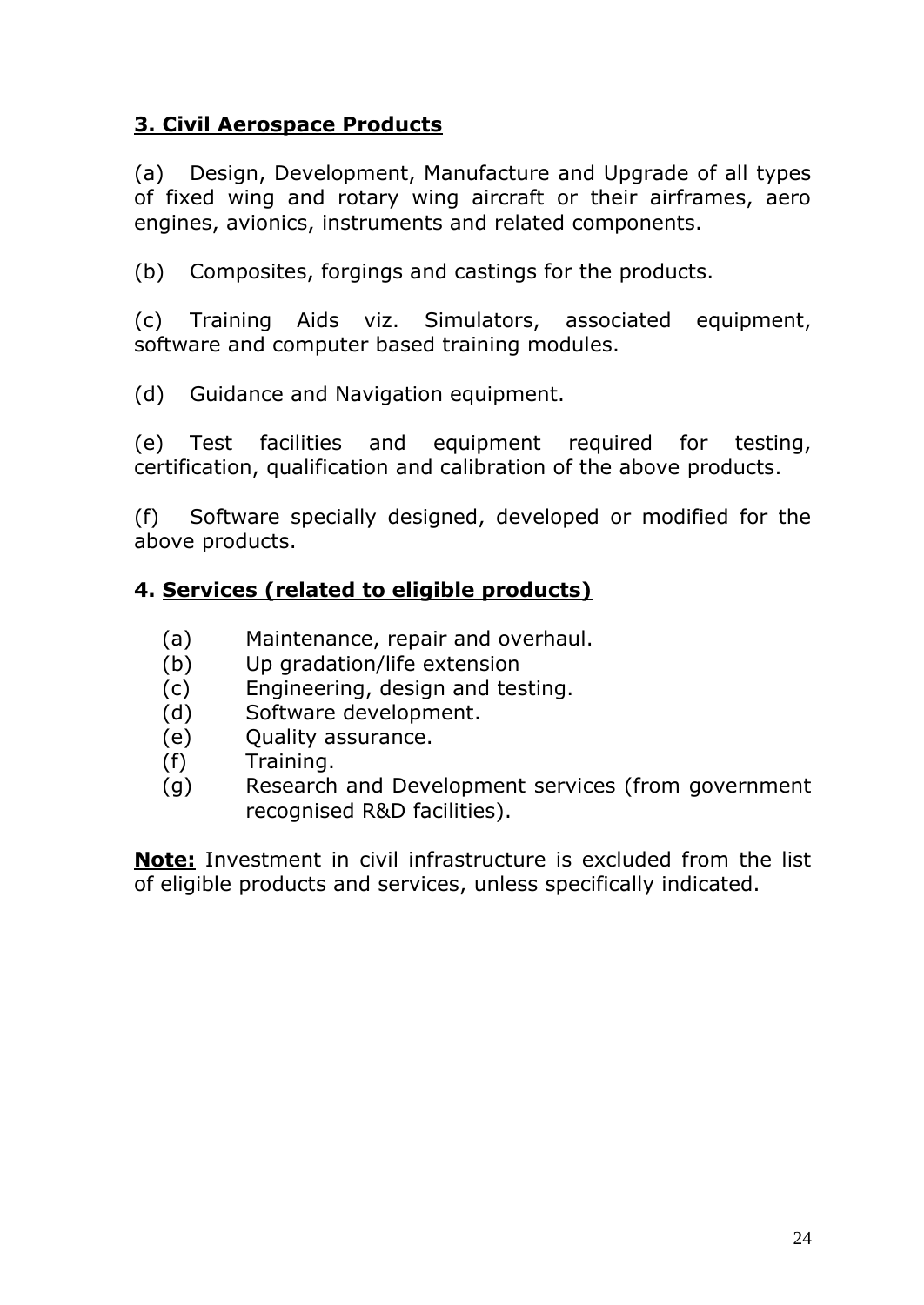# **ANNEXURE VII TO APPENDIX-D**

(Refer to paras 3.2 and 5.8 of Appendix-D)

#### **GUIDELINES FOR OFFSET BANKING**

1. Banking of offset credits shall be permissible only in respect of offsets stipulated in paras 3.1 (a), (b), (c) and (d) of Appendix-D.

2. The proposals for banking of offsets will be submitted to DOMW by the vendor in the format at Annexure-III to Appendix-D. Credits for offset banking will be provided only for contracts entered into on or after 1-9-2008. In respect of contracts entered into between 1-9-2008 and 31-3-2012, the vendor shall be required to apply for banking offset credits by 31.3.2013. In respect of contracts entered into after 31-3-2012, the vendor shall be required to apply for banking offset credits within one year of completion of the transaction.

3. A unique Project Identification Number will be allotted to each proposal by DOMW.

4. Banked offset credits are non-transferable except between the main contractor and his Tier-I sub-contractors within the same procurement contract.

5. Offset credits will be assigned for banking of offsets only after completion of the transaction. Date of completion of transaction will be the date of invoice or the date of payment whichever is later, in case of purchase of goods/services; date of financial transaction in case of equity investment; and date of commissioning of equipment/technology in India in case of investment "in kind" supported by documentary evidence. Banked offsets will be credited based on the foreign exchange value at the time of completion of the transaction.

6. Banked offset credits will be valid for a period of seven years from the date of acceptance by DOMW.

7. If a vendor is able to create more offsets than his obligation under a particular contract, the surplus offset credits can be banked and would remain valid for a period of seven years from the time surplus credits are recognized and accepted by DOMW.

8. Applications for banking of offset credits shall normally be disposed off by DOMW within 8 weeks.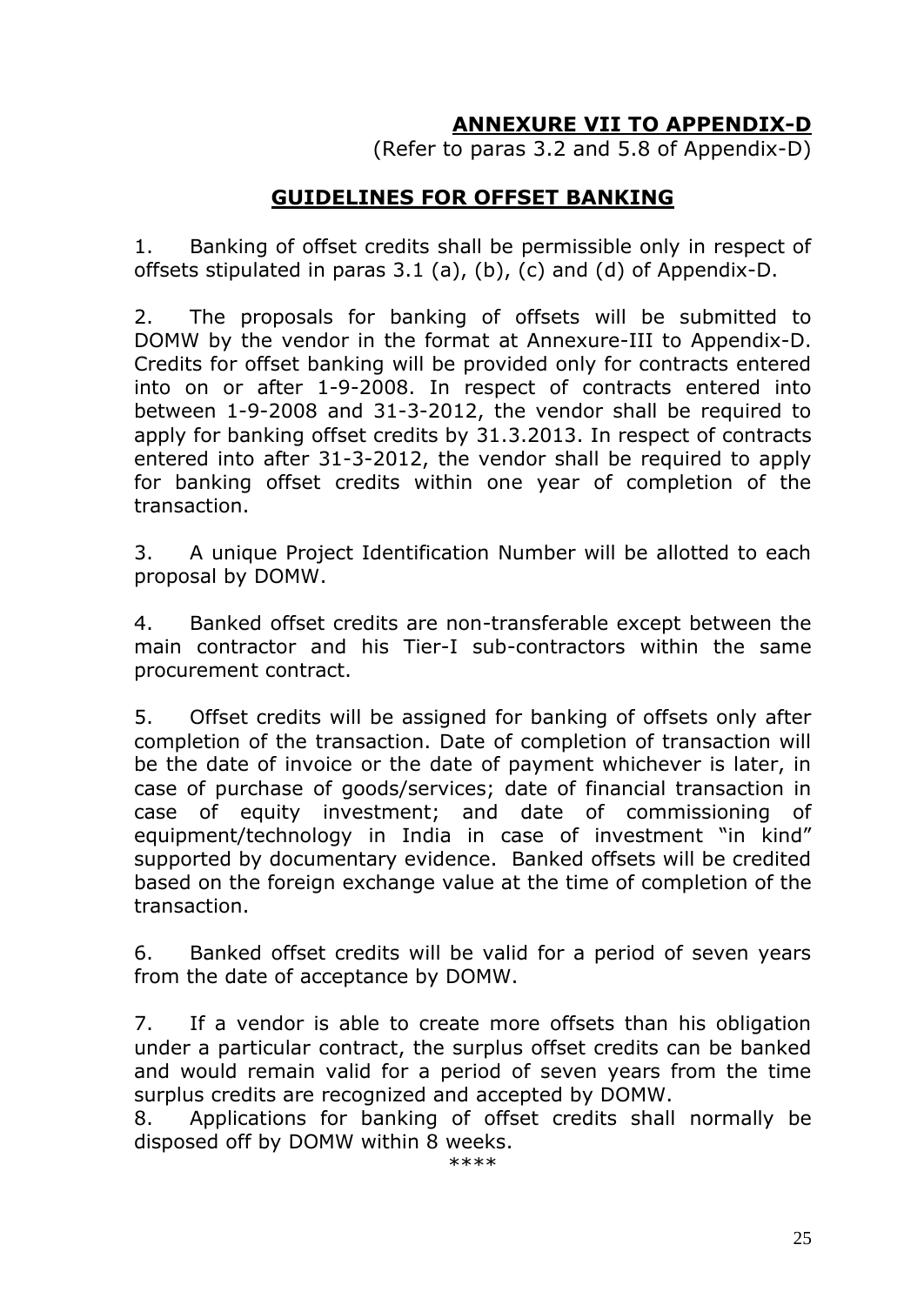# **Annexure VIII to Appendix-D**

(Refer para 3.1(f) of Appendix-D)

#### **List of Critical Defence Technology Areas and Test facilities for Acquisition by DRDO through Offsets (To be reviewed periodically)**

#### **Critical Technology Areas**\*

- 1. MEMs based sensors, actuators, RF devices, Focal plane arrays.
- 2. Nano technology based sensors and displays.
- 3. Miniature SAR & ISAR technologies.
- 4. Fiber Lasers Technology.
- 5. EM Rail Gun technology.
- 6. Shared and Conformal Apertures.
- 7. High efficiency flexible Solar Cells technology.
- 8. Super Cavitations technology.
- 9. Molecularly Imprinted Polymers.
- 10. Technologies for Hypersonic flights (Propulsion, Aerodynamics and Structures).
- 11. Low Observable Technologies.
- 12. Technologies for generating High Power Lasers.
- 13. High Strength, High-modulus, Carbon Fibers, Mesophase pitch-based fiber, Carbon Fiber Production Facility.
- 14. Pulse power network technologies.
- 15. THZ Technologies.

\*Visit DRDO website [\(www.drdo.org\)](http://www.drdo.org/) for more details.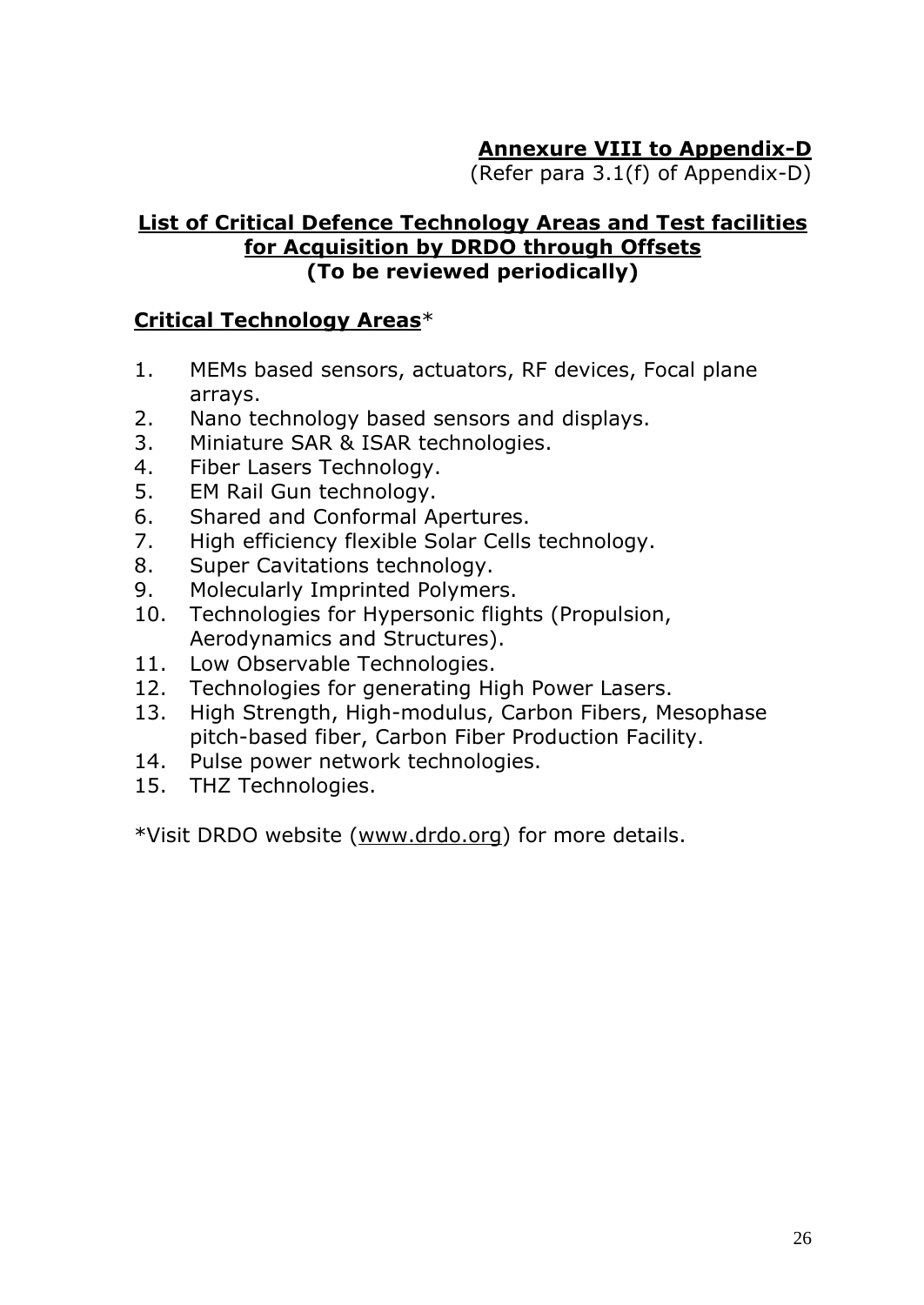## **Annexure-IX to Appendix-D**

(Refers to para 5.12 and 8.5 of Appendix D)

## **GUIDELINES FOR TECHNOLOGY ACQUISITION**

1. Technology Acquisition (TA) proposals are a valid method for discharge of offset obligations under para 3.1(f) of Appendix-D.

2. All offset proposals will be submitted by the vendors to the concerned Technical Manager in Acquisition Wing as per para 7.2 of the Defence Offset guidelines. Proposals submitted under para 3.1(f) of Appendix-D will be clearly indicated by the OEM and submitted in a separate envelope in the format appended to this Annexure.

3. The Directorate of Industry Interface and Technology Management (DIITM) in the DRDO will be the nodal agency for all matters related to Technology Acquisition by DRDO. All TA proposals will be forwarded by the Technical Manager to the DIITM/DRDO. Each proposal under this category will be given a unique identification number by DIITM/DRDO prefixed by "TA" to indicate Technology Acquisition.

4. DRDO will establish a Technology Acquisition Committee to be serviced by DIITM. The TAC will be a multi-disciplinary technology evaluation committee, comprising domain experts from the concerned laboratories, other national S&T laboratories, Service Headquarters, HQ IDS, members from academia and research institutions, Additional Financial Adviser (DRDO), and other organizations as deemed necessary, specific to each proposal received. TAC could seek the services of professional bodies for valuation of technology, if required.

5. TAC will process cases acceptable as valid offset proposals after initial screening. If the TAC in its assessment feels that the technology so indicated is already available and/or is of no further use by the DRDO, it may reject the proposal and intimate the Technical Manager. Recommendations of TAC will be incorporated in the TOEC report under Para 8.1 of the Offset Guidelines.

6. The TAC may call for a presentation and detailed technical discussions with the OEM/vendor to understand various aspects of the proposal. Where necessary, the TAC may visit the vendors' premises to make an assessment of the technology offered.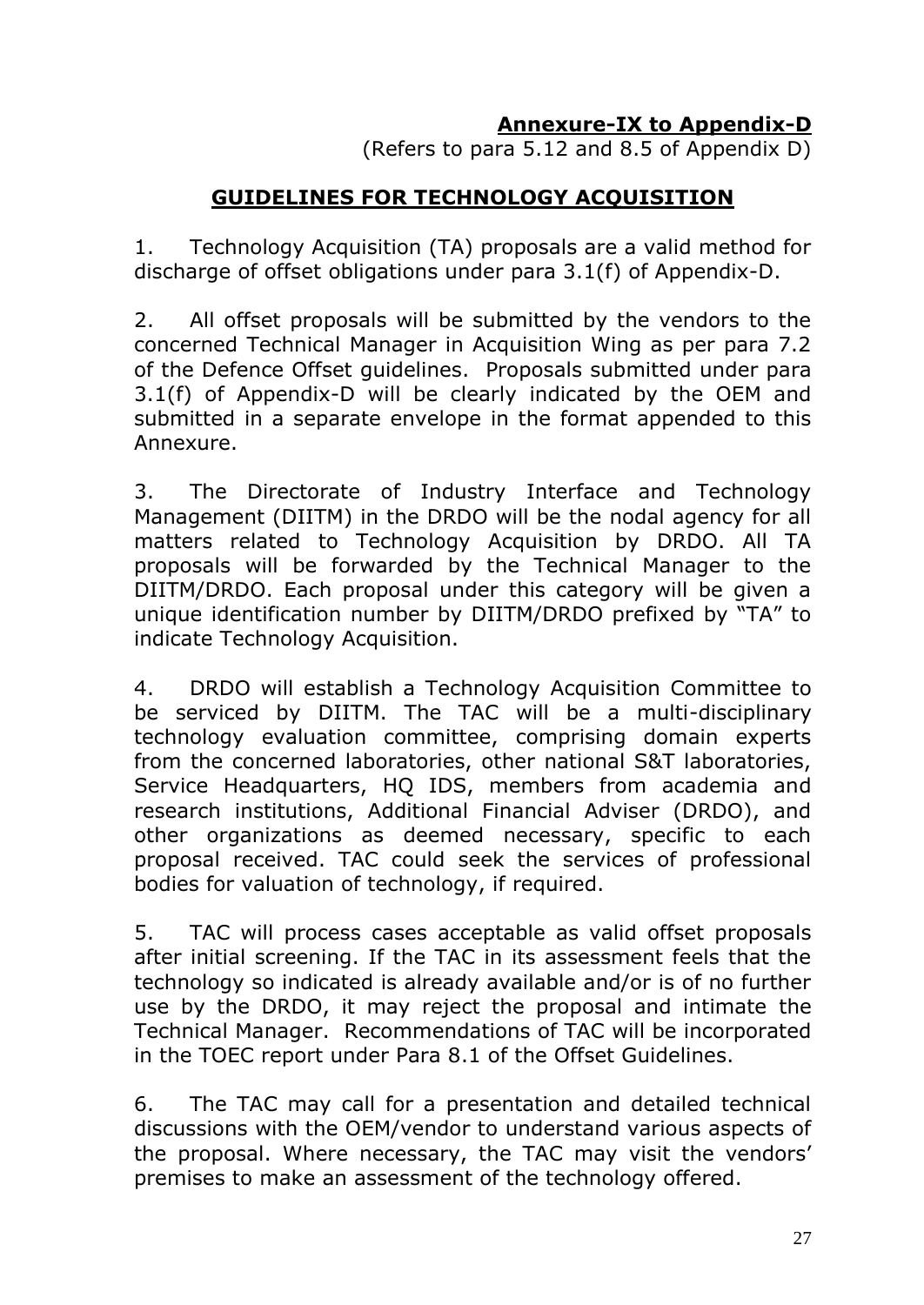7. TAC will make its recommendations based on viability of the proposal, the technology implications, options for availability of the technology, range and depth of acquisition indicated, absorption capability in the country, status of IP before, on and after acquisition and a fair assessment of the cost of technology. The TAC will recommend a multiplier up to 3, with detailed justification, as indicated in Para 5.12 of the Offset guidelines.

8. Recommendations of TAC will include the following:-

(i) Merits of the Technology Acquisition proposal, including time frame for absorption, with phasing.

(ii) Value of offset credits to be assigned for the proposal with detailed justification.

(iii) Indicate the time frame, modalities and potential for utilisation of the technology.

9. Offset credits will be assigned by DOMW after completion of TA, as certified by DRDO.

10. TAC will forward its recommendations to the Technical Manager after approval by SA to RM within a period of 4-8 weeks of its constitution.

\*\*\*\*\*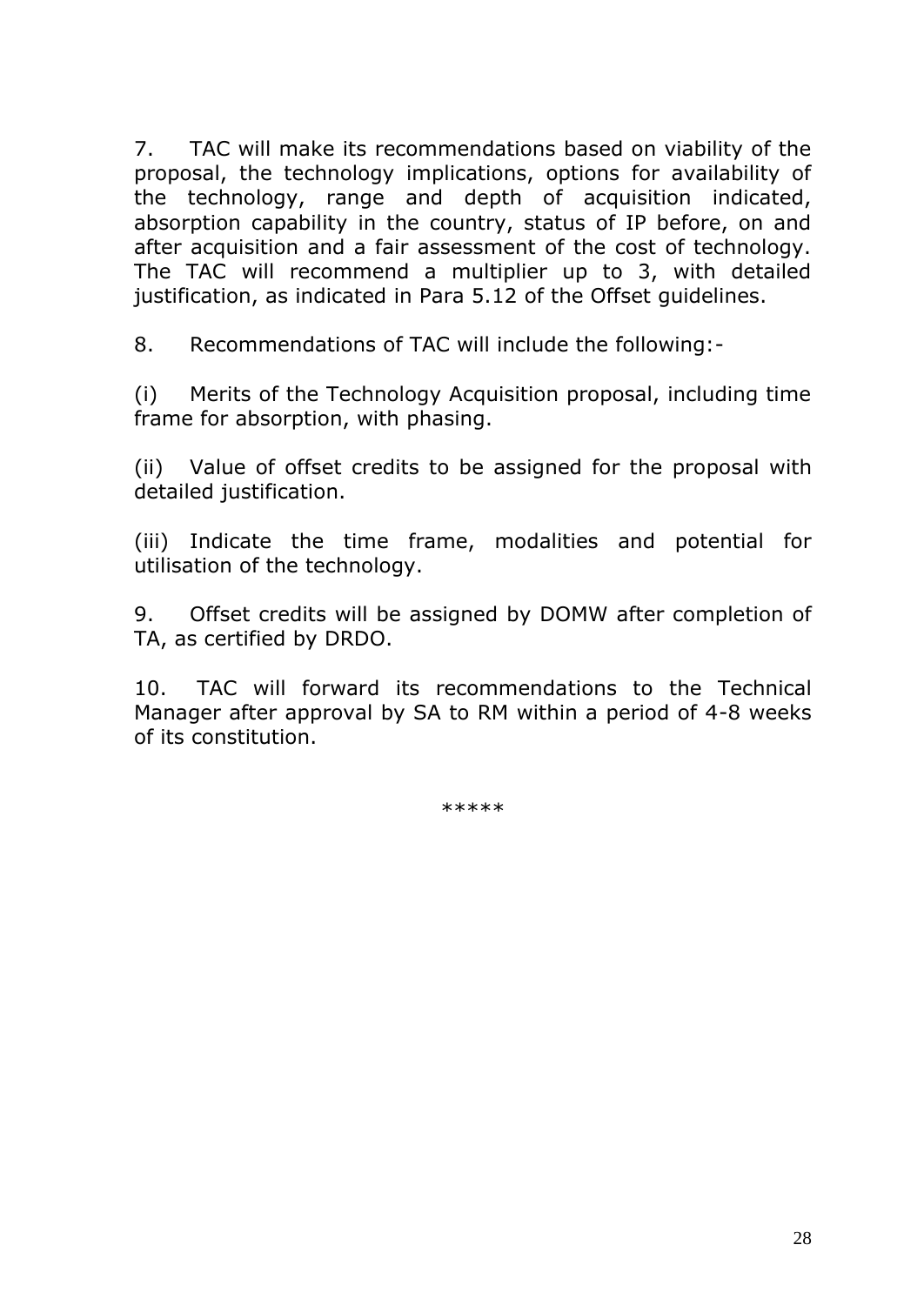## **Annexure IX to Appendix D (continued)**

#### **FORMAT FOR SUBMISSION OF TECHNOLOGY ACQUISITION PROPOSALS**

The format for submission of Technology Acquisition proposals should address the following aspects:

- The proposal should clearly state that it is under Technology Acquisition category.
- Background of the proposal.
- Technology offered with key elements of technology indicated.
- Components of technology and the nature of transfer.
- Basic infrastructure required for absorption including technical manpower.
- Patents held and status of IPs.
- Development status and contemporary nature of the technology.
- Status of requisite government approvals.
- Present use of said technology in home country and its Armed Forces.
- Possible applications.
- Offset credits claimed.
- Any other relevant aspect.

\*\*\*\*\*